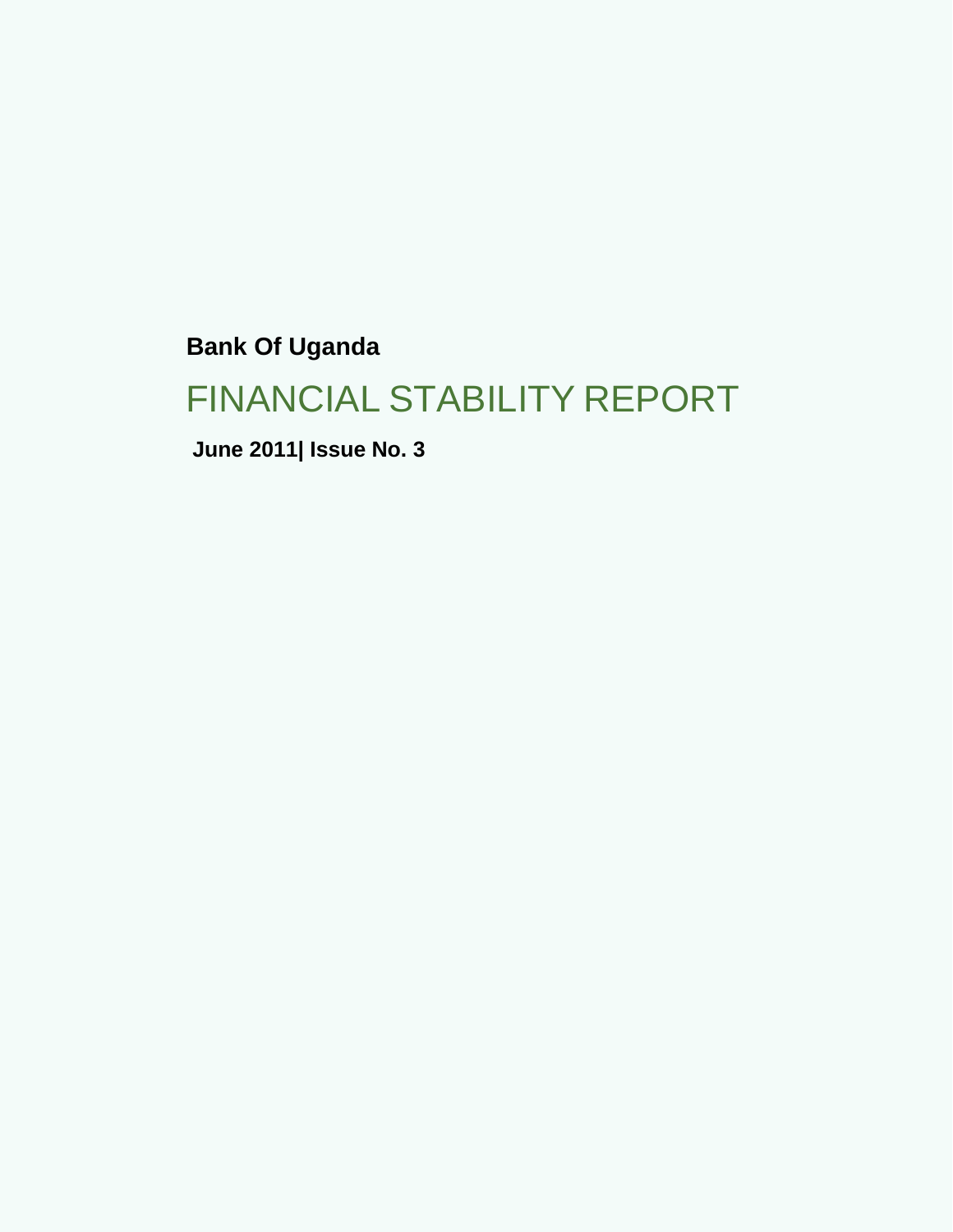# **© Bank of Uganda 2011**

| Address: | 37-45 Kampala Road     |
|----------|------------------------|
| Postal:  | P.O. Box 7120, Kampala |
| Tel:     | +256 414 258 441-6     |
| Fax:     | +256 414 233 818       |
| Email:   | info@bou.or.ug         |
| Web:     | www.bou.or.ug          |

ISSN print: 2079-6293 ISSN web: 2079-6307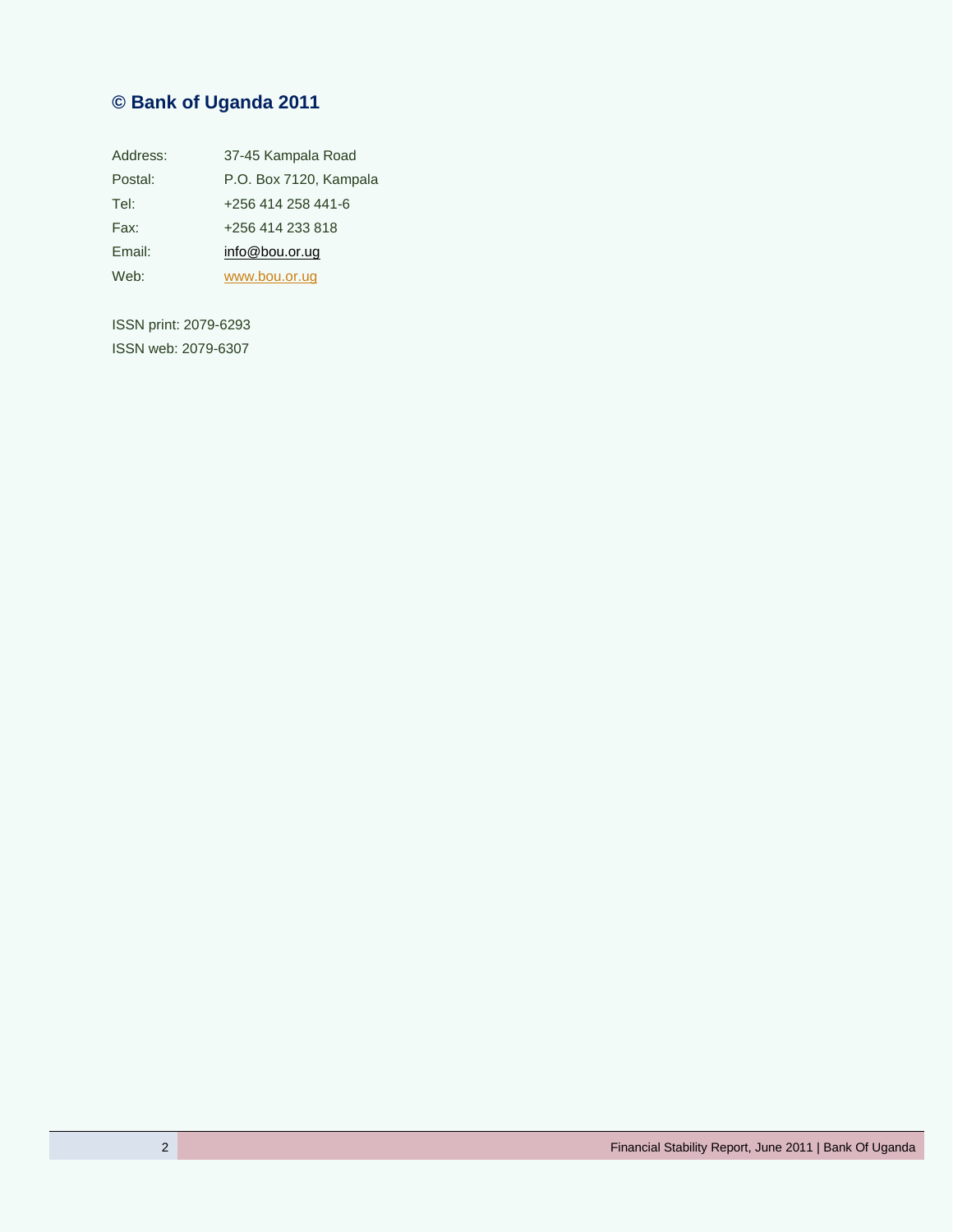## **Contents**

| 1.   |  |
|------|--|
| 1.1. |  |
| 1.2. |  |
| 1.3. |  |
| 1.4. |  |
|      |  |
| 2.   |  |
| 2.1. |  |
| 2.2. |  |
| 2.3. |  |
| 2.4. |  |
| 2.5. |  |
| 2.6. |  |
| 3.   |  |
| 3.1. |  |
| 3.2. |  |
|      |  |
|      |  |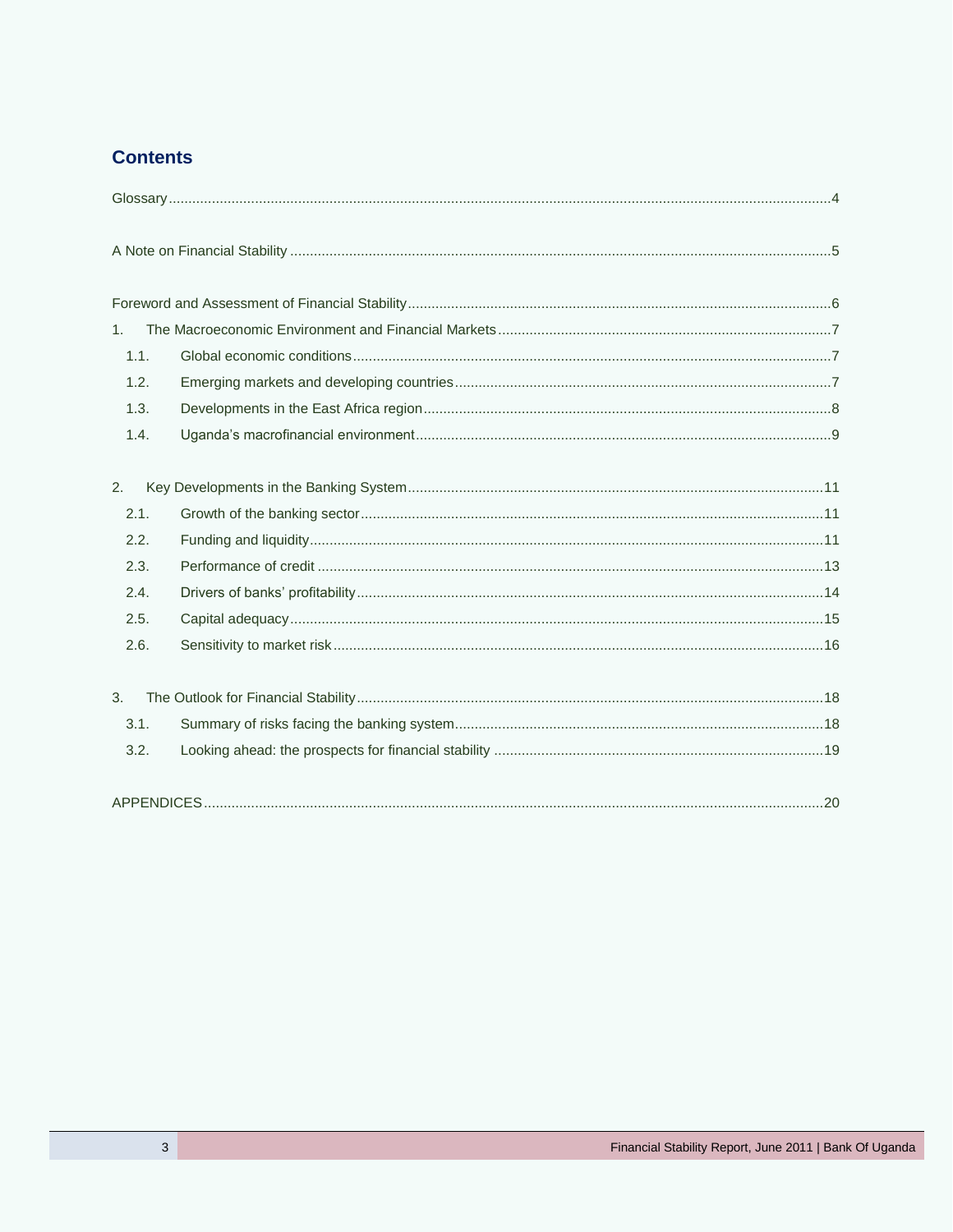# <span id="page-3-0"></span>**GLOSSARY**

| <b>ALSI</b> | All Shares Index                       |
|-------------|----------------------------------------|
| <b>BCBS</b> | Basle Committee on Banking Supervision |
| <b>DIR</b>  | Debt service-to-income ratio           |
| <b>EAC</b>  | East African Community                 |
| <b>EMEs</b> | Emerging market economies              |
| <b>FSI</b>  | <b>Financial Services Index</b>        |
| <b>FSR</b>  | <b>Financial Stability Report</b>      |
| <b>GDP</b>  | Gross domestic product                 |
| <b>IMF</b>  | <b>International Monetary Fund</b>     |
| <b>LCR</b>  | Liquidity coverage ratio               |
| <b>NPLs</b> | Non-performing loans                   |
| <b>NSE</b>  | Nairobi Stock Exchange                 |
| <b>RHS</b>  | Right hand side                        |
| <b>ROA</b>  | Return on assets                       |
| <b>ROE</b>  | Return on equity                       |
| <b>UBOS</b> | Uganda Bureau of Statistics            |
| <b>UGX</b>  | Uganda shilling                        |
| <b>USE</b>  | Uganda Securities Exchange             |
| <b>USD</b>  | US dollar                              |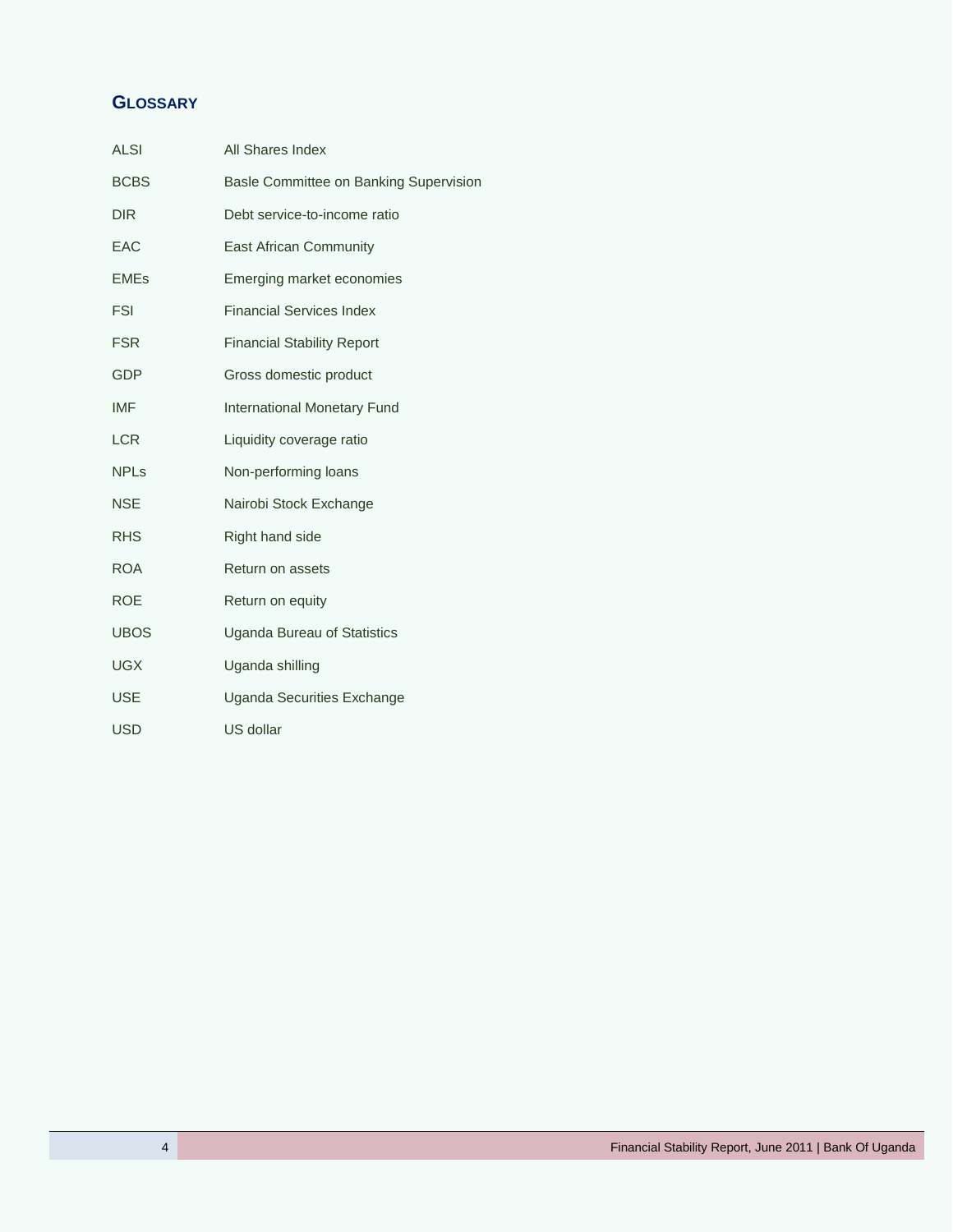#### <span id="page-4-0"></span>**A NOTE ON FINANCIAL STABILITY**

The Bank of Uganda has a mandate to foster macroeconomic and financial system stability. A stable financial system is one in which financial institutions carry out their normal function of intermediating funds between savers and investors, and facilitating payments. By extension, financial instability is a systemic disruption to the intermediation and payments processes, which has damaging consequences for the real economy.

Financial stability analysis involves a continuous assessment of potential risks to the financial system and the development of policies to mitigate these risks. The early detection of risks to the financial system is necessary to give policy makers sufficient lead-time to take pre-emptive action to avert a systemic crisis.

The *Financial Stability Report (FSR)* is intended to enhance the understanding of financial system vulnerabilities among policymakers, financial market participants and the general public. By making the *FSR* available to the public, the Bank aims to stimulate debate on policies necessary to manage and mitigate risks to the financial system. A better public awareness of financial system vulnerabilities may itself serve to encourage financial institutions to curb activities which might exacerbate systemic risks and will also help to promote policy reforms to strengthen the resilience of the financial sector.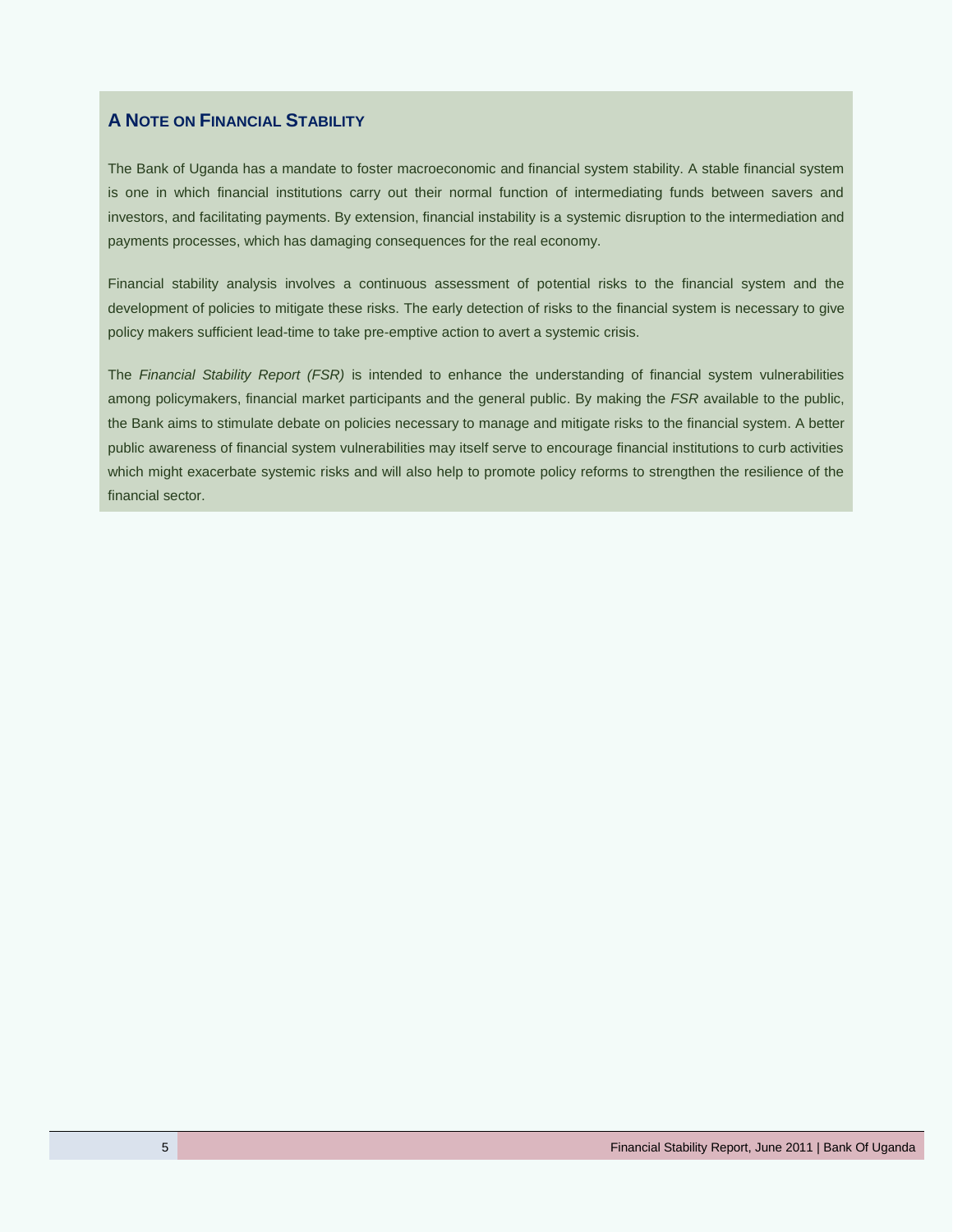#### <span id="page-5-0"></span>**FOREWORD AND ASSESSMENT OF FINANCIAL STABILITY**

The Bank of Uganda's *Financial Stability Report* analyses the performance and condition of the Ugandan banking system and assesses threats to systemic stability.

The global economy is currently exhibiting major vulnerabilities. Economic growth has virtually stalled in many advanced economies although it remains quite robust in emerging markets. In the Euro zone and many other developed economies, government and household indebtedness remains high and the health of financial institutions is fragile. Many emerging economies face challenges arising from rising inflation, rapid credit growth, exchange rate volatility and large capital inflows.

During the year to June 2011, Uganda's banking sector registered strong growth in assets and was in a financially sound condition, with a capital adequacy ratio of 17.3 percent as of June 2011, far higher than the statutory minimum of 8 percent. All commercial banks raised their minimum paid-up capital to at least Ushs.10 billion by March 2011, in line with the revisions to the statutory minimum capital requirements. Bank profitability improved with returns on both assets and equity rising. Profitability was boosted by an improvement in asset quality manifested by the fall in the ratio of non-performing loans to total loans to 1.6 percent. Nevertheless, the rapid growth in credit, especially in foreign currency loans, could generate risks to the future quality of loans.

This report outlines the steps that the Bank of Uganda is taking to improve its understanding and monitoring of the financial system. The Bank of Uganda, in collaboration with the Uganda Bureau of Statistics (UBOS), began collecting information on house prices on a quarterly basis starting in July 2011. The aim of this exercise is to construct a real estate price index which will facilitate the monitoring of trends in an asset which plays a crucial role in the financial sector and has important implications for financial stability, especially because of its use as collateral for bank loans. The Bank of Uganda is also working with commercial banks to enhance the monitoring of bank liquidity and working with other regulators to map linkages between banks and non-bank institutions.

The overall assessment of financial stability in Uganda, presented in this report, is that in the short-term at least, there are no major threats to the systemic stability. The banking sector holds substantial levels of capital, above the statutory minimum, which provide a buffer against shocks to its balance sheet. Nevertheless, the Bank of Uganda will continue to monitor potential systemic vulnerabilities closely and tackle any threats to stability which might emerge in the future.

Emmanuel Tumusiime-Mutebile **GOVERNOR**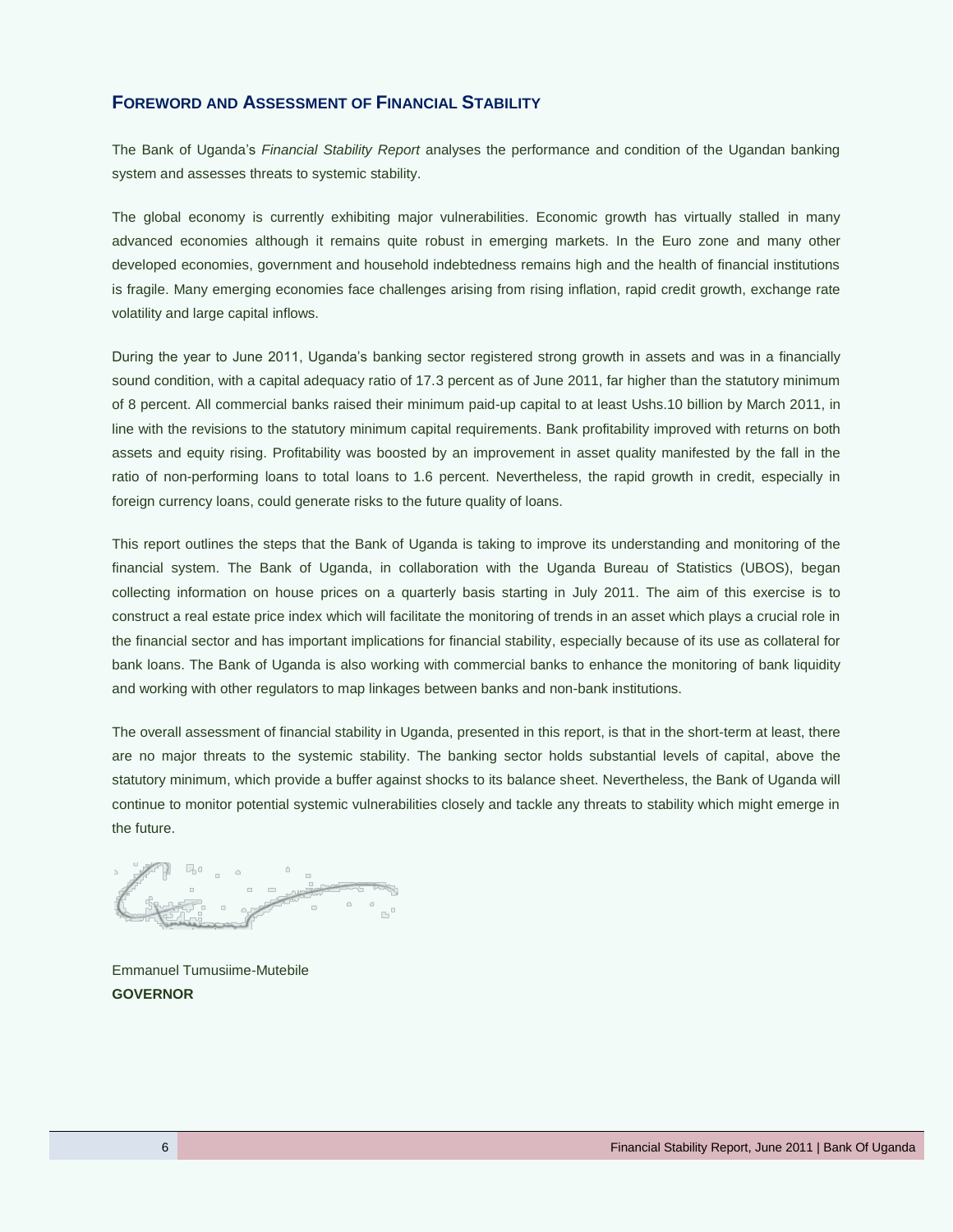#### <span id="page-6-0"></span>**1. THE MACROECONOMIC ENVIRONMENT AND FINANCIAL MARKETS**

*Risks to global financial stability remain, driven by sovereign debt concerns in Europe and stalling economic growth in advanced economies. In East Africa, economic growth remains relatively robust. However, risks to regional economic stability may arise from rapid exchange rate depreciation and rising inflation.* 

#### <span id="page-6-1"></span>**1.1. Global economic conditions**

The prospects for global financial stability remain very uncertain. This reflects unbalanced global economic performance as growth in many advanced economies has stalled while emerging and developing countries display strong growth (Chart 1). Domestic inflation has been pushed up in many emerging markets and developing countries by supply side shocks, especially commodity prices. According to the IMF World Economic Outlook Update for September 2011, global output is projected to decline from 5.1 percent in 2010 to 4 percent in 2011.

In advanced economies, government and household indebtedness remains high, and the risks to the health of financial institutions have increased. The overall picture is one of slowing growth and declining consumer and business confidence. Volatility in global capital markets has been driven by worries about sovereign credit risk, banking sector vulnerabilities, potential contagion and the weakening prospects for economic growth. The median inflation rate in advanced economies has edged up, from 2 percent in 2010 to a projected 3.1 percent in 2011, which constrains the scope for further macroeconomic stimulus.

#### <span id="page-6-2"></span>**1.2. Emerging markets and developing countries**

#### *Growth in emerging economies has contributed to increases in commodity prices*

Growth in emerging markets and developing economies is projected to decelerate in 2011 to an average of 6.4 percent from 7.3 percent in the previous year but nevertheless remains robust. Macroeconomic concerns in many of the economies in Asia and Latin America are focused largely on domestic overheating and inflation, fuelled by rapid inflows of capital, prompting policymakers to tighten monetary policies.

The growth in emerging markets has been an important driver of increases in commodity prices. Global and regional food prices (Chart 2), as measured by the Food and Agriculture Organisation's Food Price Index, increased by 39 percent in the 12 months to June 2011 and surpassed the 2008 peak.

#### *Challenges in emerging economies*

In its June 2011 *Global Financial Stability Report* market update, the IMF

#### **Chart 1: Annual GDP growth**



*Source: IMF World Economic Outlook Update, June 2011 Notes: 2012 figures are forecasts*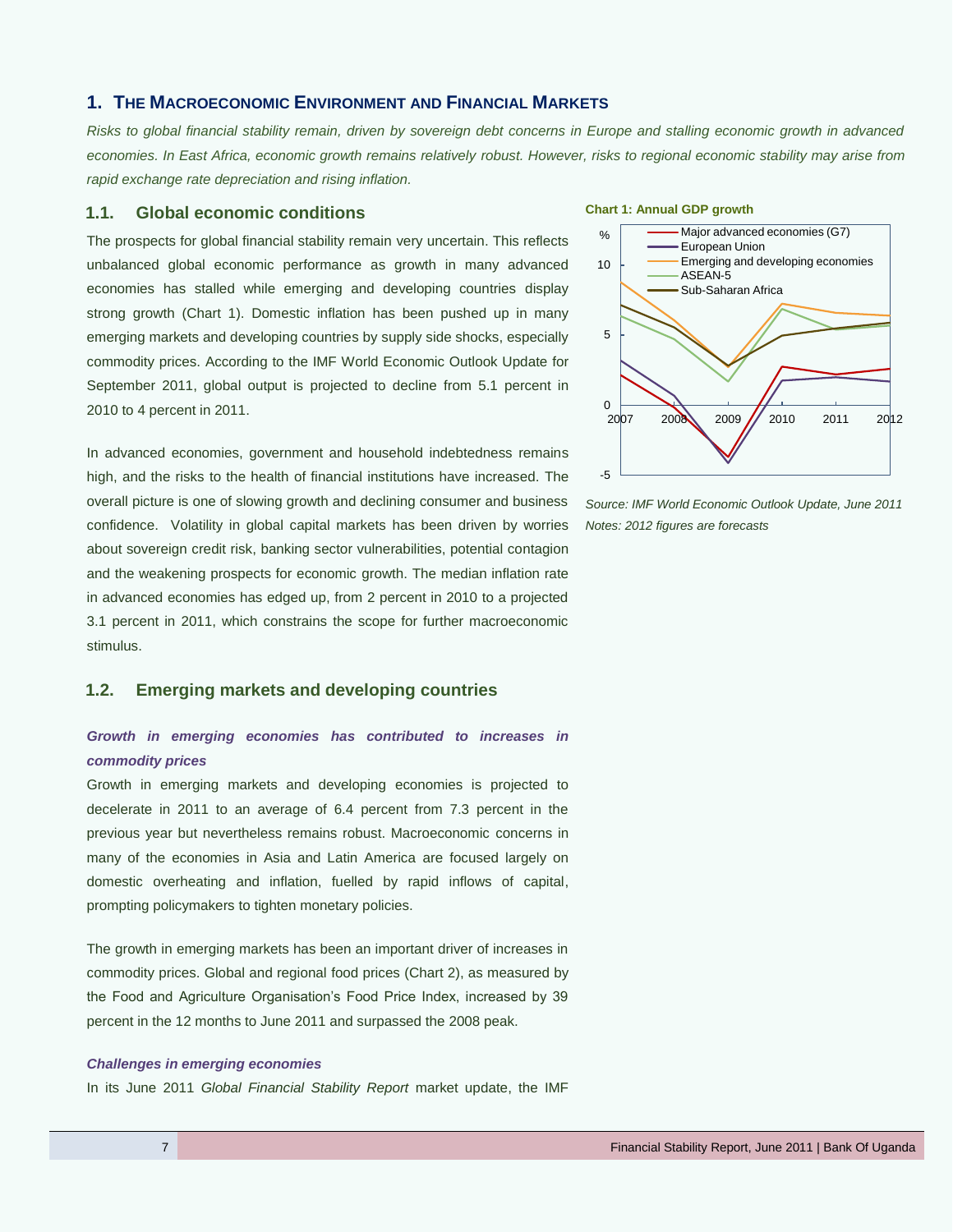warned about the build-up of financial imbalances and overheating asset markets in a number of emerging economies. A key challenge to financial stability in emerging market economies (EMEs) is the increase of capital inflows due to improved investor sentiment and high interest rate differentials with developed countries. In particular, there are concerns that, fuelled by the resurgence of capital inflows, private sector credit and corporate leverage in Asia have grown too rapidly.

As was recently witnessed in Korea, episodes of high capital flows are often associated with rapid domestic credit growth and increases in asset prices to unsustainable levels. Large capital inflows also complicate macroeconomic management given their potential to generate inflationary pressure. Some countries faced with a surge in capital inflows have imposed macroprudential and capital control measures.

#### <span id="page-7-0"></span>**1.3. Developments in the East Africa region**

Growth in all the five economies in the East African region was positive during 2010/2011 and higher than in the previous year (Table 1). The pickup in growth could be attributed, in part, to stronger consumer demand.

#### **Table 1: East African countries' GDP at current prices (***US dollars, Billion***)**

|                | 2008 | 2009 | 2010 | 2011 | 2012 |
|----------------|------|------|------|------|------|
| <b>Burundi</b> | 1.2  | 1.3  | 1.5  | 1.7  | 1.9  |
| Kenya          | 30.0 | 29.4 | 32.2 | 35.8 | 40.6 |
| Rwanda         | 4.7  | 5.2  | 5.6  | 6.1  | 6.6  |
| Tanzania       | 19.0 | 20.9 | 22.7 | 23.2 | 25.4 |
| Uganda         | 14.4 | 15.8 | 16.0 | 16.4 | 16.6 |

*Source: IMF, WEO Database April 2011*

*Note: 2012 figures are forecasts*

#### *Equity markets*

Stock market activity varied across the three regional bourses during 2010/2011. The Nairobi Stock Exchange (NSE) and the Uganda Securities Exchange (USE) All Shares Indices made significant gains during the financial year but suffered a small drop at the end of the year (Chart 3). The Dar-es-Salaam All Shares Index remained relatively stable in the same period.

The average turnover at the USE picked up, reflecting increased activity and thus liquidity of the respective stocks in the financial markets. Investors' outlook on the profitability of commercial banks listed on the USE remained optimistic, with commercial bank share prices performing relatively well, as

**Chart 2: Annual Inflation for East African countries**



*Notes: 2012 figures are forecasts*





*Source: Uganda Securities Exchange, Nairobi Stock Exchange and Dar-es-Salaam Stock Exchange*





*Source: Bank of Uganda*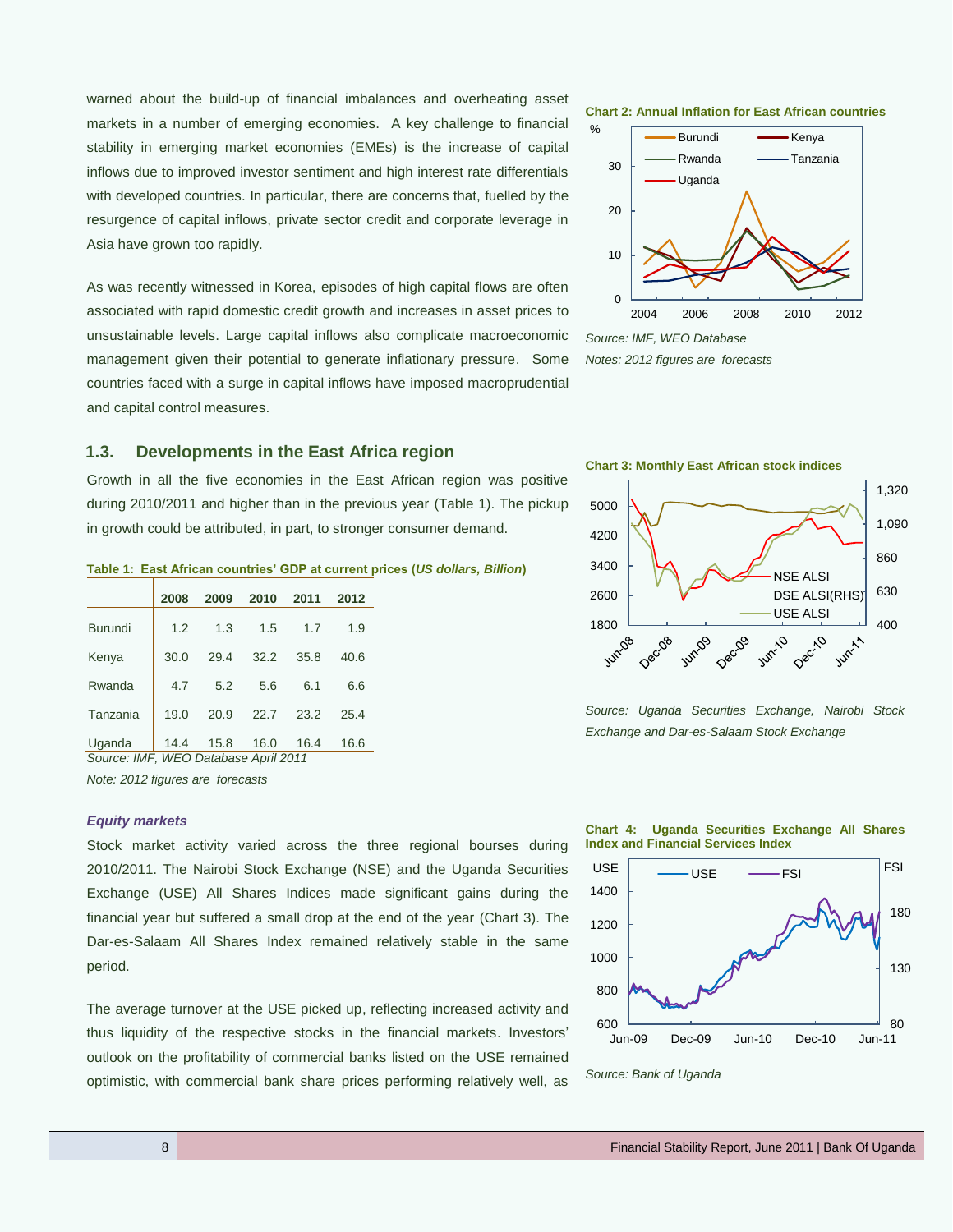reflected in the composite financial services index (FSI) which outperformed the overall USE index (Chart 4).

#### *Financial sector linkages in the region have risen*

Cross-border financial sector inter-linkages within East Africa have grown in recent years. For example, four Kenyan banks and three insurance companies have opened up subsidiaries in Uganda. In addition, major international banks have subsidiaries in various East African Community (EAC) countries. The rise in cross-border financial services in East Africa is crucial for regional growth and financial system development as it spurs competition and facilitates trade and financial flows within the region. At the *Source: Central banks of Kenya, Rwanda, Tanzania and*  same time, linkages can become a powerful channel for the transmission of *Uganda* shocks across regional financial institutions. The potential systemic consequence of such linkages underscores the need for supervisory authorities in the region to enhance cooperation<sup>1</sup>. To strengthen cooperation among bank regulators in the region, the Bank of Uganda has signed memoranda of understanding with other EAC central banks which will, inter alia, enhance the sharing of information, and has undertaken joint bank inspections with its counterparts in the region.

#### *Performance of banks in the region*

Bank lending in East Africa grew strongly during 2010/2011. In Kenya, Uganda and Tanzania, banking sector gross loans and advances grew by 32.7 percent, 43.6 percent and 35.6 percent respectively. Overall, banks in East Africa were well capitalised, with the average regulatory capital to riskweighted assets ratio at approximately 19.3 percent at end-June 2011. Banks' profitability remained largely unchanged in Kenya and Tanzania but improved in Burundi, Rwanda and Uganda. Kenya's banking sector was the most profitable with average return on equity and assets of 30.8 percent and 3.3 percent respectively in June 2011. Table 1 in the Appendix shows indicators of bank performance in the EAC region.

The ratio of non-performing loans (NPLs) to total gross loans was below 10 percent for all the East African countries except for Rwanda (Chart 5). The ratio of NPLs to total loans reduced markedly in Kenya, Burundi and Uganda between June 2010 and June 2011.

#### <span id="page-8-0"></span>**1.4. Uganda's macrofinancial environment**

Real GDP is estimated to have grown by 6.2 percent in 2010/2011, compared to 5.4 percent in the previous fiscal year. Annual headline inflation rose to

**Chart 5: Ratio of non-performing loans to total loans for EAC countries (percent)**







 $\overline{a}$ 

<sup>&</sup>lt;sup>1</sup> The Monetary Affairs Committee (MAC) of the East African Community (EAC) requested for Technical Assistance from the IMF to enhance understanding of regional financial interlinkages and crisis preparedness in the region.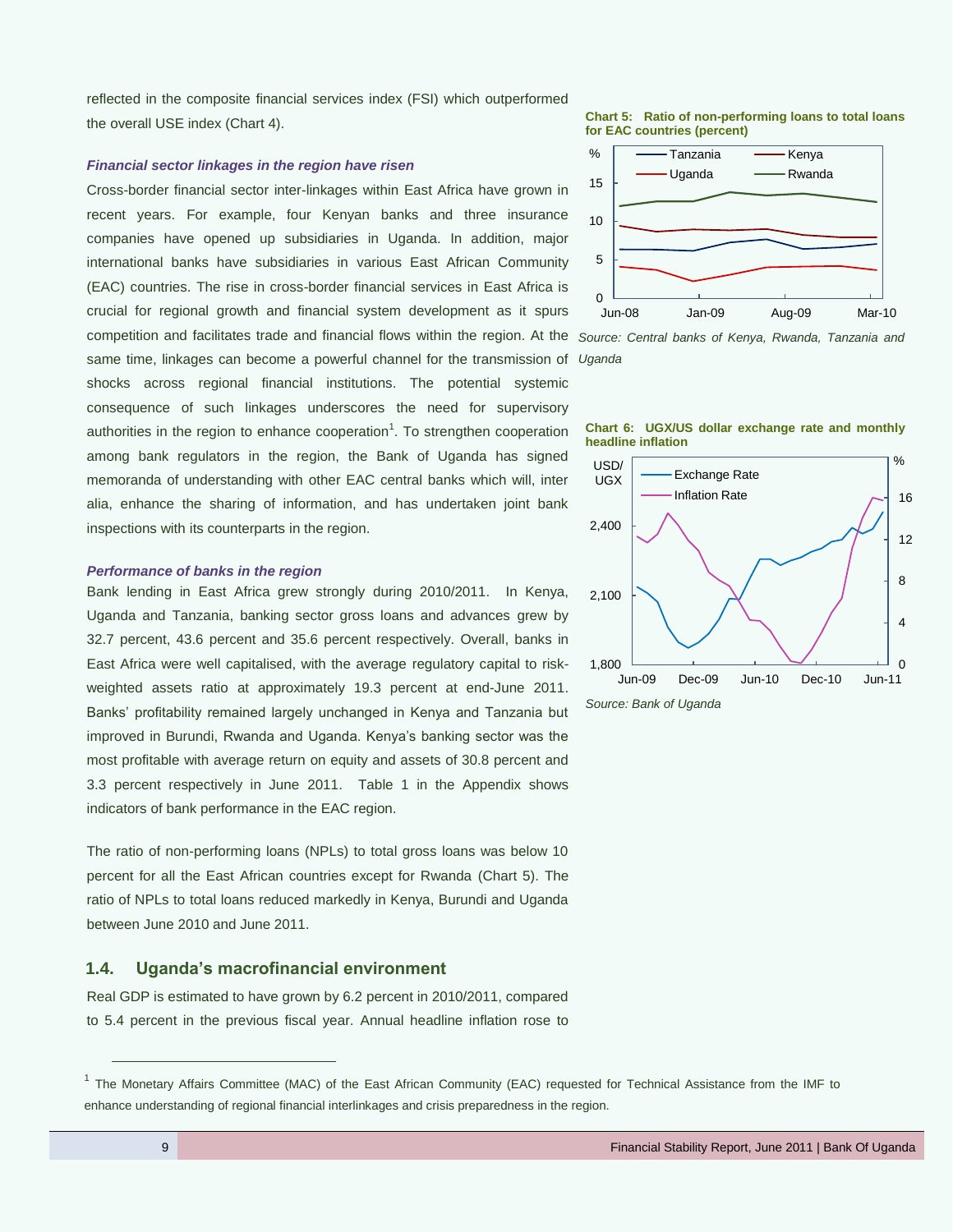15.8 percent in June 2011 compared to 4.2 percent in June 2010, triggered by high food prices and high transport costs as a result of rising oil prices (Chart 6). The increase in inflation prompted the Bank of Uganda to tighten monetary policy, which led to a rise in interest rates. A deterioration in the balance of payments led to a depreciation of 15 percent in the shilling/dollar exchange rate between June 2010 and June 2011. The exchange rate depreciation exacerbated inflationary pressures as prices of imported commodities rose. For enterprises with a considerable amount of foreign currency debt, the depreciation may increase their loan repayment burden.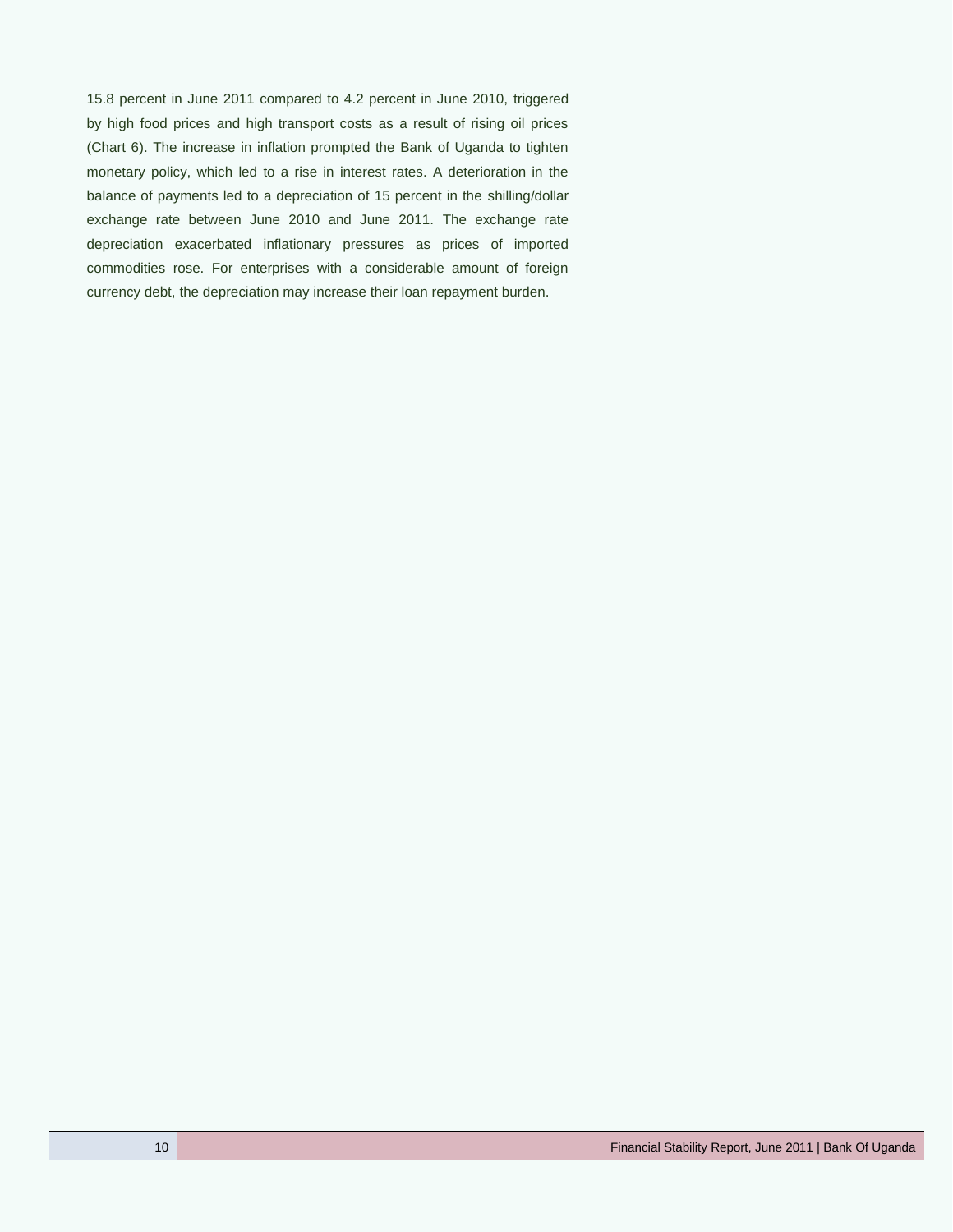#### <span id="page-10-0"></span>**2. KEY DEVELOPMENTS IN THE BANKING SYSTEM**

*The Ugandan banking system has continued to perform well despite the emergence of tougher macroeconomic conditions in the*  first half of 2011. The sector registered significant growth and remains adequately capitalised. Asset quality continued to improve *compared to the year ending June 2010. Bank profitability rose as banks reduced their operating costs. However, there are concerns about the impact on loan quality and bank liquidity, of rapid credit growth, especially lending in foreign currency.*

#### <span id="page-10-1"></span>**2.1. Growth of the banking sector**

The total assets of commercial banks in Uganda grew by 23.3 percent in 2010/2011, marginally higher than 22.7 percent in the previous year. The growth of banks' assets was largely due to growth in loans which accelerated from 25.2 percent in 2009/2010 to 43.6 percent in June 2010/2011.

| $Jun-09$ | <b>Jun-10</b> | $Jun-11$                                      |
|----------|---------------|-----------------------------------------------|
|          |               |                                               |
| 8.3      | 10.2          | 12.5                                          |
| 27.2     | 22.7          | 23.3                                          |
|          |               |                                               |
| 5.3      | 7.3           | 9.1                                           |
| 25.7     | 38.2          | 24.2                                          |
|          |               |                                               |
| 3.6      | 4.5           | 6.5                                           |
| 31.2     | 25.2          | 43.6                                          |
|          |               | rable 2: Growth in banks' assets and deposits |

**Table 2: Growth in banks' assets and deposits**

*Source: Bank of Uganda*

#### *Changes in the structure of banks' assets*

The year to June 2011 witnessed changes in the structure of the industry's balance sheet. Commercial banks' asset portfolios shifted to more risky assets, with risk-weighted assets as a share of total assets rising from 62 percent in June 2010 to 69 percent in June 2011. Following a period of low rates on government securities (Chart 8), banks started to move away from these assets, reducing the share of government securities in total assets from 21.6 percent to 19.9 percent. Banks also reduced their balances held with banks abroad and with the central bank during 2010/11. On the other hand, total loans as a share of total assets rose to 52.1 percent at end-June 2011, up by 7.4 percentage points from the previous year.

#### <span id="page-10-2"></span>**2.2. Funding and liquidity**

#### *While deposits remain the key source of funding, banks are turning to other sources*

The year-on-year growth of deposits dropped to 24.2 percent in 2010/2011 from 39.6 percent in the previous year. Notably, the growth of foreign currency deposits slowed down to 28.8 percent in 2010/2011 compared to 48 percent in





*Source: Bank of Uganda*





*Source: Bank of Uganda*



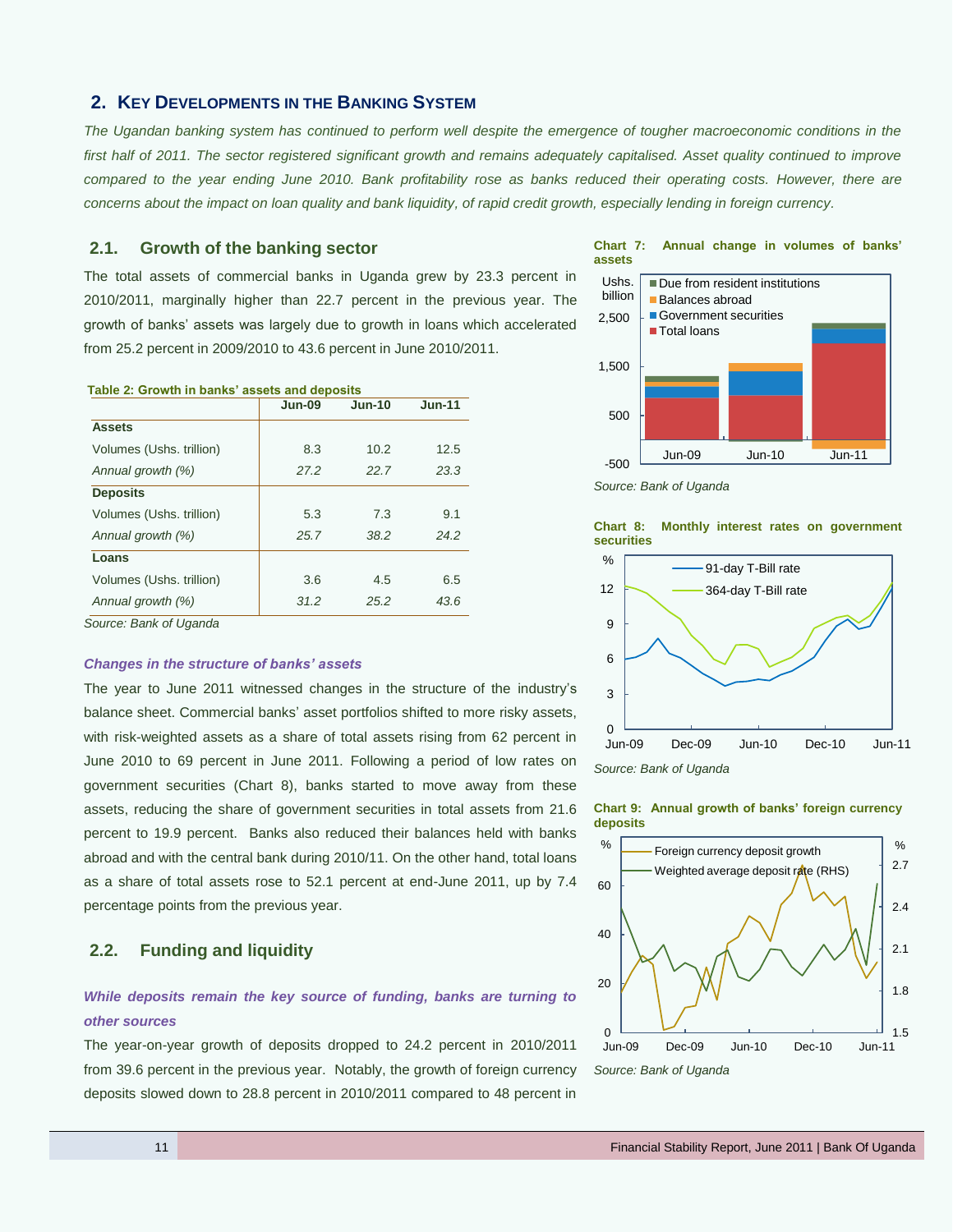the previous year (Chart 9). In contrast, total loans by commercial banks increased by 43.6 percent (Chart 10). The ratio of total loans to total deposits increased from 61.8 percent to 71.5 percent in June 2011, while the ratio of foreign currency loans to foreign currency deposits rose from 52.1 percent to 68.6 percent, an indicator of increased financial intermediation.

With deposit growth slowing, banks looked to other sources of funding to supplement deposits and fund asset growth. For instance, borrowings from the domestic interbank market rose during the year. The total volume traded during 2010/2011 almost doubled to Ushs.11.6 trillion, up from Ushs.6.2 trillion in 2009/2010 (Chart 11). The 7-day weighted average interbank rate rose from 2.7 percent in June 2010 to 11.1 percent in June 2011 (Chart 12). Rising interest rates were accompanied by growth in monthly average volumes traded, which went from Ushs.519.4 billion in 2009/2010 to Ushs.969.6 billion in 2010/2011.

In an attempt to access additional funding sources, commercial banks used swaps with offshore institutions to access funding in shillings using their foreign currency assets held abroad in Nostro accounts. As at end-June 2011, banks' net payable outstanding swaps were Ushs.115.4 billion (Chart 13). Reflecting this trend, balances held with non-resident institutions reduced by Ushs.189.1 billion to Ushs.987.8 billion in 2010/2011. The implications of these developments are explored further in Section 3 of this report.

#### *Trends of other indicators of liquidity*

On the whole, the period to June 2011 witnessed a slowdown in growth of liquid assets; the growth of liquid assets in 2010/2011 was 6.3 percent, down from 38 percent in the previous year. Similarly, key indicators of banks' liquidity declined between June 2010 and June 2011 (Table 3). The ratio of liquid assets to total deposits fell from 41.6 percent to 35.6 percent and the share of liquid assets to total assets fell from 30.1 percent to 25.9 percent. Nevertheless, all commercial banks met the regulatory liquidity requirements during the year.

#### **Table 3: Banks' key indicators of liquidity (***percentage ratios***)**

|                                                                             | Jun-09 | $Jun-10$ | $Jun-11$ |
|-----------------------------------------------------------------------------|--------|----------|----------|
| Total loans to total deposits                                               | 68.9   | 61.8     | 71.5     |
| Total loans to demand deposits                                              | 122.9  | 111.8    | 133.7    |
| Liquid assets to total deposits                                             | 42.2   | 41.6     | 35.6     |
| Liquid assets to total assets<br>Foreign currency loans to foreign currency | 27.1   | 30.1     | 25.9     |
| deposits                                                                    | 57.3   | 52.1     | 68.6     |

*Source: Bank of Uganda*

**Chart 10: Annual growth rate of banks' loans and deposits**









#### **Chart 12: Monthly weighted average overnight interbank rates (percent)**

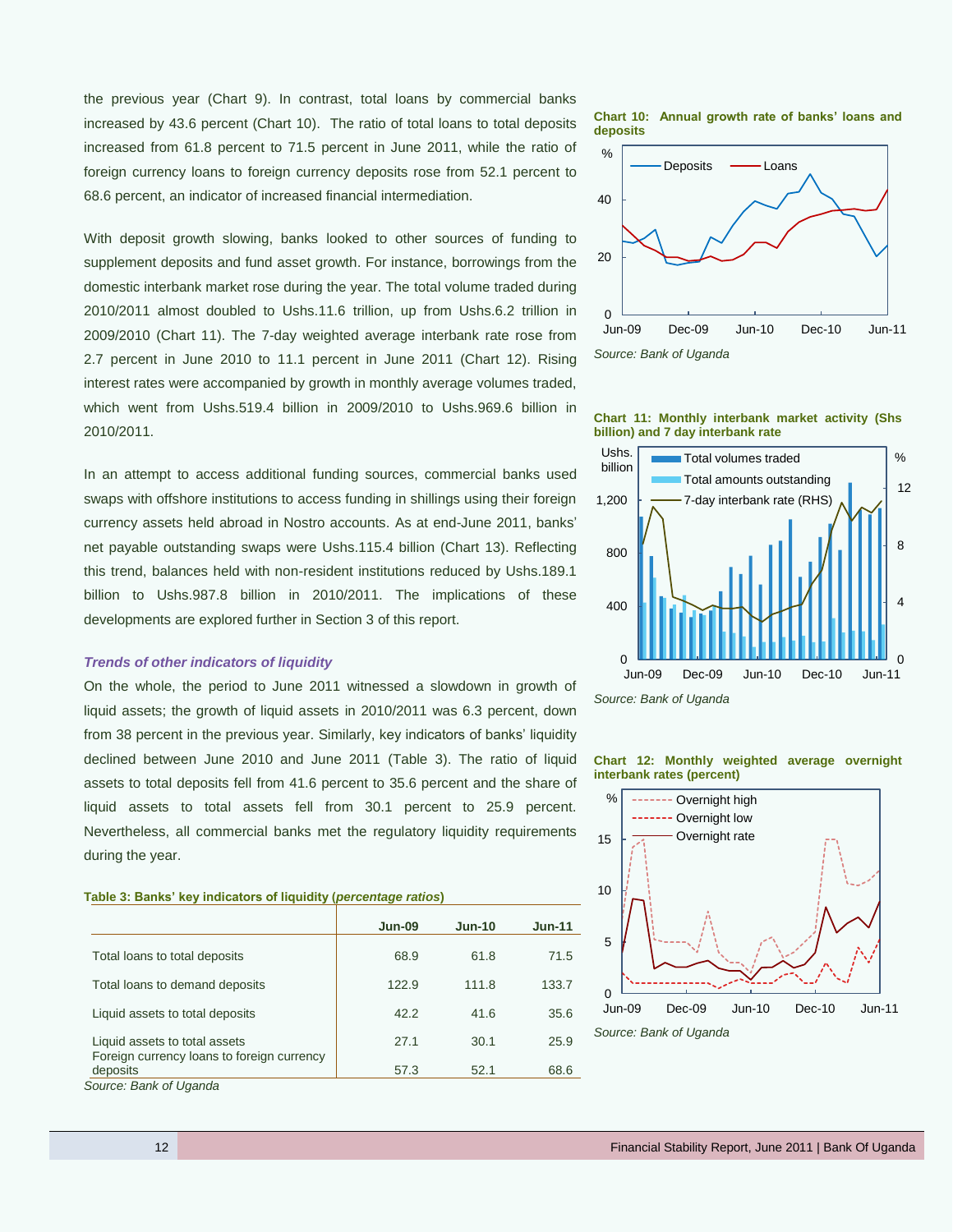The rapid rise in credit during the year has the potential to further increase liquidity pressures on banks, since it is largely funded by short-term deposits. At end-June 2011, the share of total loans to demand deposits alone was 133.7 percent, up by 21.9 percentage points from the previous year. Banks in Uganda also remain exposed to sudden withdrawals by large depositors who may switch their investment strategies.

#### <span id="page-12-0"></span>**2.3. Performance of credit**

Credit to all sectors of the economy increased sharply in 2010/2011. Total loans rose by Ushs.1,977 billion to reach Ushs.6,516 billion during the year to June 2011, far higher than the increase of Ushs.914 billion in the previous year. A significant feature of this loan growth was the accelerated increase in foreign currency loans, reflecting a trend that started last year. Banks' exposure to foreign currency denominated loans rose by Ushs.772.7 billion in the period to June 2011, an annual growth rate of 69.6 percent (Chart 14). Consequently, the share of foreign currency loans in total loans went up from 24.5 percent to 28.9 percent.

#### *Sectoral distribution of loans*

Loans to businesses grew by 53.3 percent between June 2010 and June 2011, compared to 18.9 percent in the previous fiscal year. Banks' exposure to large borrowers rose from 35.4 percent of total gross loans as at end-June 2010 to 41.7 percent as at end-June 2011, which increases concentration risk. Relative to total capital, large loan exposures grew from 112.8 percent to 156.2 percent during the same period.

Banks extended credit mostly to the trade and commerce sector and building, construction and real estate sector, and in turn, these sectors' share of banks' total lending rose to 21.5 percent and 20.5 percent respectively (Chart 15). Loans to the building, construction and real estate sector increased strongly by 58.1 percent in 2010/2011 compared to 41 percent in the previous year to June 2010 (Chart 16). Within this sector, most of the growth in loans was to property developers and estate agents whose credit rose by 65.9 percent. Loans to households grew by 7.3 percent, much lower than the growth rate of 21.1 percent in the previous year.

#### *Non-performing loans and provisioning*

Banks' asset quality improved. The level of non-performing loans (NPLs) in the banking sector reduced by 30.5 percent between June 2010 and June 2011, resulting in the NPL ratio (*calculated as the ratio of NPLs to total gross loans*) dropping to 1.6 percent in June 2011 from 3.3 percent in June 2010 (see Table 4). All sectors, except households, registered a fall in their levels of NPLs over











*Source: Bank of Uganda*



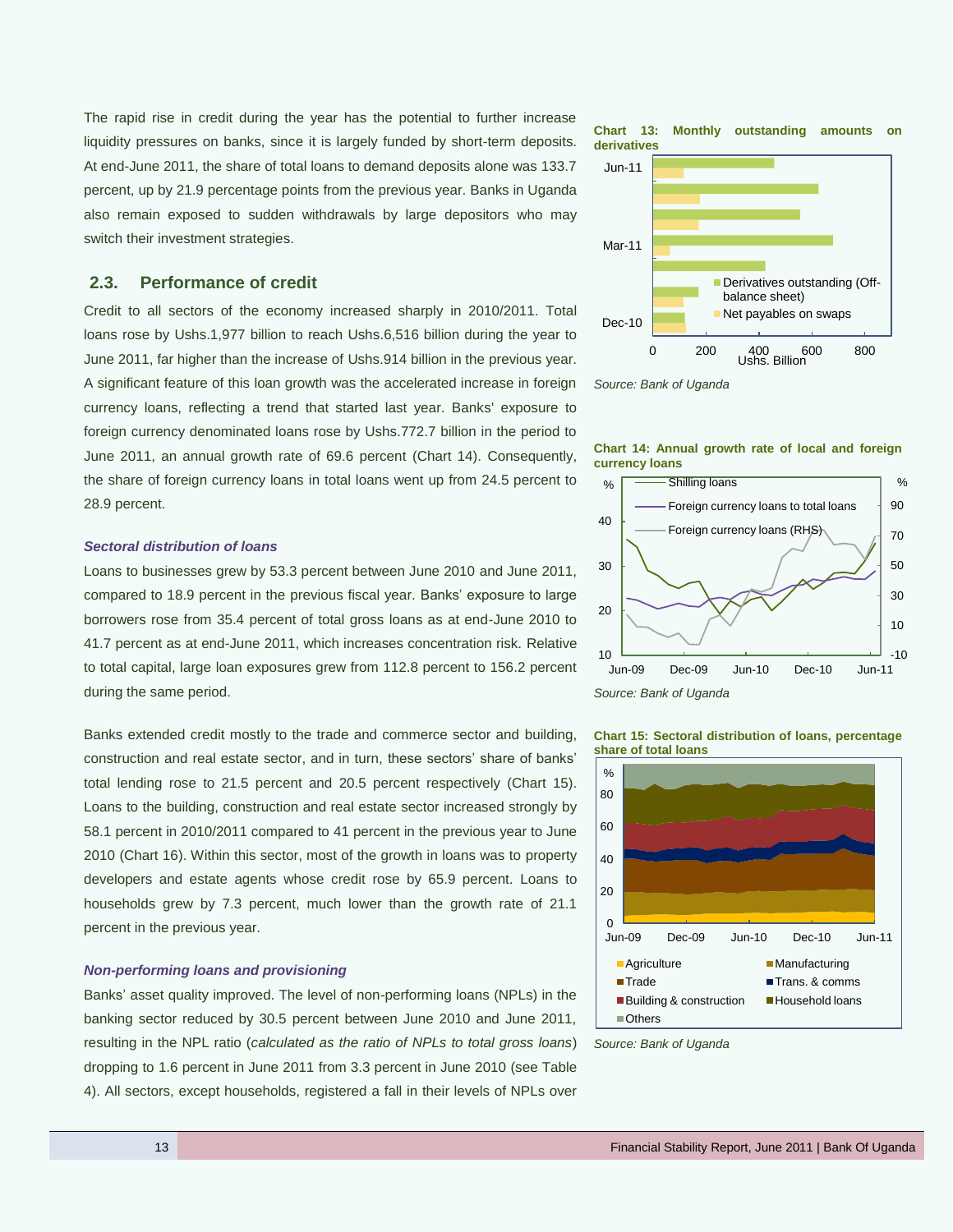the year to June 2011. In particular, the agriculture sector's NPL ratio showed marked improvement dropping from 9.2 percent in June 2010 to 1.7 percent in June 2011, while that of the building and construction sector fell to 1.3 percent in June 2011 from 2.2 percent in June 2010 (Chart 17). The NPL ratio of the household and personal loans sector increased slightly from 1.4 percent to 1.5 percent between June 2010 and June 2011.

|                                                     | <b>Jun-09</b> | $Jun-10$ | $Jun-11$ |
|-----------------------------------------------------|---------------|----------|----------|
| Agriculture                                         | 19.0          | 9.2      | 1.7      |
| Manufacturing                                       | 1.0           | 2.5      | 0.2      |
| Trade                                               | 5.7           | 4.1      | 1.1      |
| Transport & communication                           | 1.9           | 2.0      | 0.7      |
| Building & construction                             | 5.7           | 2.2      | 1.3      |
| Personal loans                                      |               | 1.4      | 1.5      |
| Other activities<br><b>Overall ratio of NPLs to</b> | 1.7           | 5.5      | 4.9      |
| total loans<br>_ _ _ _<br>$\sim$                    | 4.0           | 3.4      | 1.6      |

#### **Table 4: Ratio of banks' NPLs total loans by sector (***percent***)**

*Source: Bank of Uganda*

As a consequence of the overall improvement in loan quality, banks were able to reduce their loan-loss reserves by Ushs.24.7 billion to Ushs.77.2 billion in the year to June 2011. The NPL coverage ratio (*calculated as the ratio of loan loss reserves to total NPLs*) rose from 65.5 percent to 73.8 percent (Chart 18). As we indicated in the previous *Report*, although higher provisioning expenses reduce banks' profits, it reflects a prudent approach to credit risk management.

#### <span id="page-13-0"></span>**2.4. Drivers of banks' profitability**

The profitability of the banking sector improved. Net income-after-tax rose by 15 percent to Ushs.354.7 billion during 2010/2011. Bank's average return on assets (ROA) went up by 0.8 percentage points to 3.1 percent while average return on equity (ROE) increased by 6.3 percent to 22.4 percent in 2010/2011. The net interest margin rose slightly to 10.5 percent during the fiscal year (Table 5).

In the year to June 2011, banks' operating costs increased by 11.8 percent to Ushs.828.1 billion. Banks' earnings, however, increased at a faster rate, resulting in the industry-wide cost-to-income ratio falling from 79.2 percent to 71.2 percent. Banks seem to have stabilised their operating costs which were rising last year. The recently licensed banks<sup>2</sup> also reduced the scale of their losses, mainly by expanding their balance sheets as all their major indicators of profitability improved with net loss-after-tax reducing to Ushs.27.5 billion in the









**Chart 17: Quarterly changes in the NPL ratio by** 







 $\overline{a}$ 

*Source: Bank of Uganda*

 $^2$  Newly established banks are those banks that were licensed by the central bank after the moratorium on the entrance of new banking institutions into Uganda's market was lifted in 2006.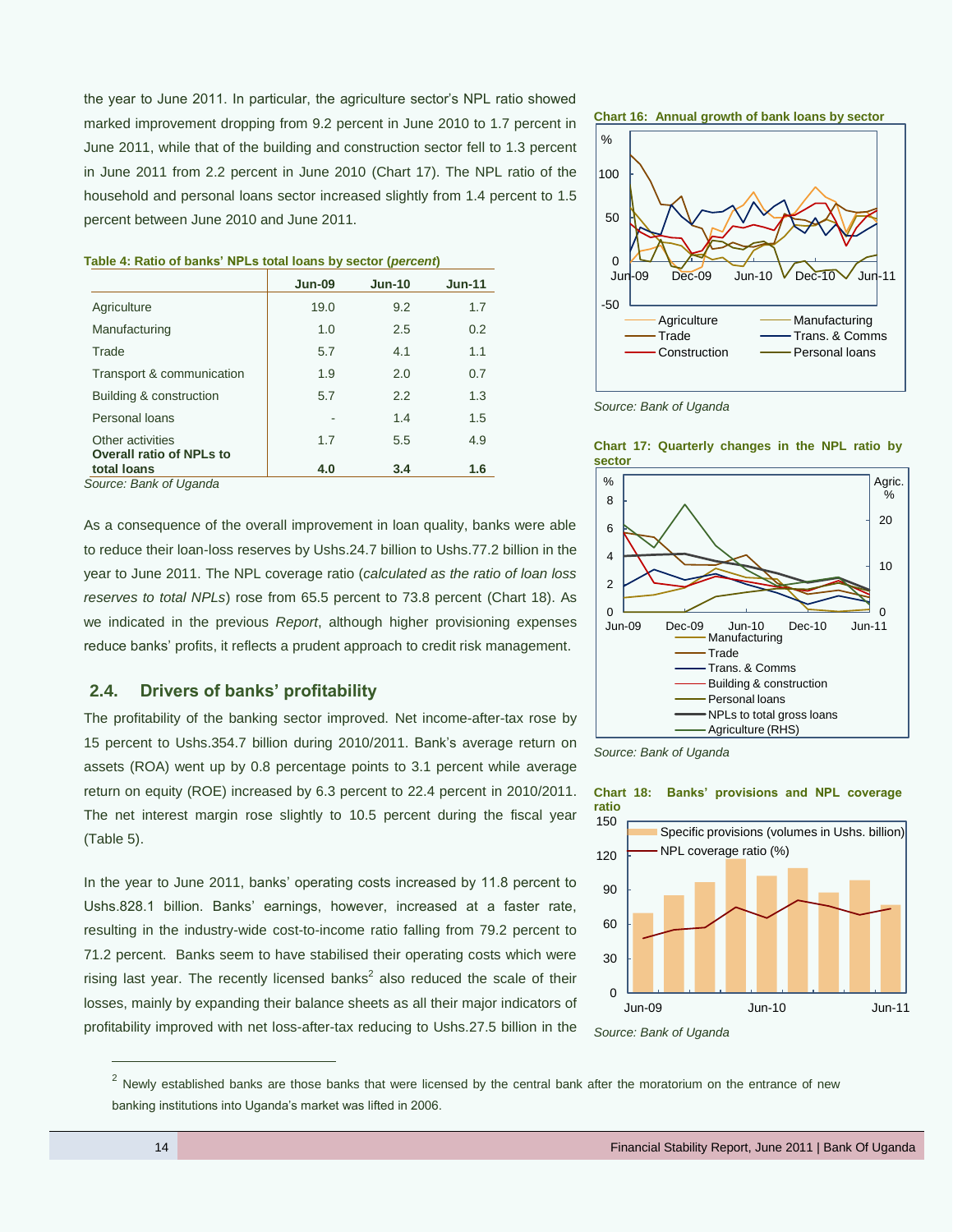#### year to June 2011.

**Table 5: Indicators of banks' profitability (***year-to-date***)**

|                                         | <b>Jun-10</b> | Sep-10   | <b>Dec-10</b> | <b>Mar-11</b> | <b>Jun-11</b> |
|-----------------------------------------|---------------|----------|---------------|---------------|---------------|
| <b>Industry</b><br>Net profit-after-tax |               |          |               |               |               |
| (Ushs. billion)<br>Net interest         | 224.0         | 232.6    | 265.2         | 308.2         | 354.7         |
| margin $(\%)$                           | 9.9           | 10.0     | 10.0          | 10.1          | 10.5          |
| ROA (%)                                 | 2.3           | 2.4      | 2.7           | 2.9           | 3.1           |
| ROE (%)<br>Cost to income               | 16.1          | 16.2     | 18.0          | 19.6          | 22.4          |
| $(\% )$                                 | 79.2          | 78.7     | 75.7          | 73.5          | 71.2          |
| New banks<br>Net profit-after-tax       |               |          |               |               |               |
| (Ushs. billion)<br>Net interest         | $-78.8$       | $-73.4$  | $-59.5$       | $-41.6$       | $-27.5$       |
| margin $(\%)$                           | 20.4          | 16.2     | 14.4          | 13.3          | 13.7          |
| ROA (%)                                 | $-16.8$       | $-13.9$  | $-10.3$       | $-6.0$        | $-3.7$        |
| ROE (%)<br>Cost to income               | $-69.4$       | $-68.4$  | $-65.8$       | $-34.2$       | $-21.0$       |
| (%)                                     | $-222.1$      | $-201.8$ | $-169.2$      | $-143.1$      | $-124.4$      |

*Source: Bank of Uganda*

#### *Earnings were largely driven by interest from lending*

The main driver of banks' earnings was lending activities. The share of interest income on loans and advances to total income grew from 53.3 percent to 55 percent between June 2010 and June 2011 (Chart 19). Income from charges, fees and commissions on loans and deposits also contributed significantly to bank earnings with a share of 19.3 percent, and grew by 37.3 percent. Earnings on government securities fell from 12.8 percent to 11.9 percent of total earnings, reflecting the decline in interest rates on government securities. Income from foreign currency operations rose by 8.1 percent, compared to a decline of 7.4 percent between June 2009 and June 2010.

#### <span id="page-14-0"></span>**2.5. Capital adequacy**

#### *Banks remain well capitalised*

The banking industry's tier 1 capital adequacy ratio was 17.3 percent at end-June 2011, more than double the regulatory minimum of 8 percent. This ratio was lower than 19.3 percent recorded for June 2010. The drop in the ratio is attributable to the strong growth in risk-weighted assets during the year to 2011. In the year to June 2011, the share of risk-weighted assets to total assets rose from 62 percent to 69.1 percent, because of the rapid growth of loans discussed above. All commercial banks met the minimum capital adequacy requirement.

#### *Bank leverage remained unchanged*

Another indicator of capital adequacy, the leverage ratio (*regulatory tier 1* 

**Chart 19: Breakdown of banks' financial income (***year-to-date***)**

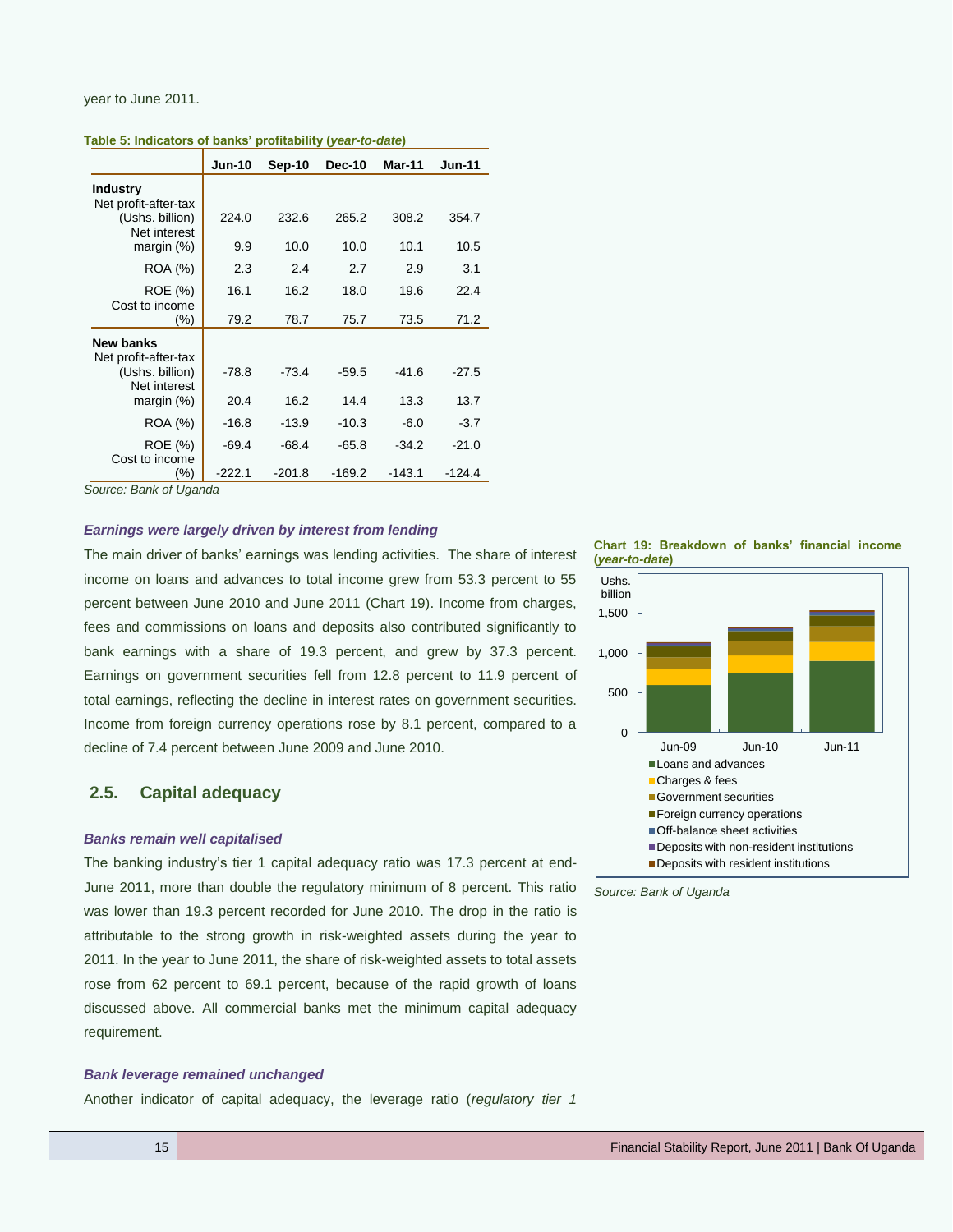*capital to total assets*) remained steady at 11.9 percent while the ratio of total capital to total assets stayed at approximately 14 percent (Table 6). These two indicators show the amount of capital banks hold to cushion against possible risks in relation to their overall balance sheet position, and not risk-weighted assets only. Although the leverage ratio for Uganda's banking system is significantly higher than the minimum 3 percent recommended by the Basle Committee on Banking Supervision (BCBS), it is prudent for these banks to hold higher capital buffers given that they operate in a riskier environment when compared to banks in advanced economies.

|                               | <b>Jun-09</b> | <b>Jun-10</b> | <b>Jun-11</b> |
|-------------------------------|---------------|---------------|---------------|
| Tier 1 capital adequacy ratio | 19.3          | 19.2          | 17.3          |
| Leverage ratio                | 12.4          | 11.9          | 11.9          |
| Total capital to total assets | 15.0          | 14.0          | 13.9          |

| Table 6: Indicators of banks' capital adequacy (percentage ratios) |  |  |
|--------------------------------------------------------------------|--|--|
|                                                                    |  |  |

*Source: Bank of Uganda*

The Bank of Uganda introduced higher minimum capital requirements in 2011. Minimum paid-up capital was raised from Ushs.4 billion to Ushs.25 billion. All banks currently in operation were required to hold at least Ushs.10 billion by March 2011 and Ushs.25 billion by March 2013. Newly licensed banks will have to begin their operations with Ushs.25 billion. All of the existing banks were able to comply with the interim capital requirement of Ushs.10 billion by March 2011. To enable compliance, banks raised more capital. Between December 2010 and March 2011, banks' paid-up capital went up by Ushs.117.4 billion to Ushs.1.7 trillion. The rise in capital will enhance the soundness of the banking system and improve the capacity of banks to absorb losses and remain resilient to shocks.

#### <span id="page-15-0"></span>**2.6. Sensitivity to market risk**

Banks' exposure to movements in foreign exchange rates remained low during the year to June 2011. The industry-wide ratio of foreign currency exposure to core capital narrowed from -3.5 percent to -0.9 percent during the year. Commercial banks also maintained a fairly steady ratio of foreign currency assets to liabilities recorded at 100.1 percent at June 2011, implying virtually zero risk of currency mismatches.

Interest rate risk is also low because most lending rates which banks charge customers are variable and banks have been able to react to recent macroeconomic developments by raising lending rates. Nevertheless, credit risk on foreign currency loans may increase because of exchange rate depreciation and rising interest rates.

#### **Chart 20: Composition of banks' total capital**

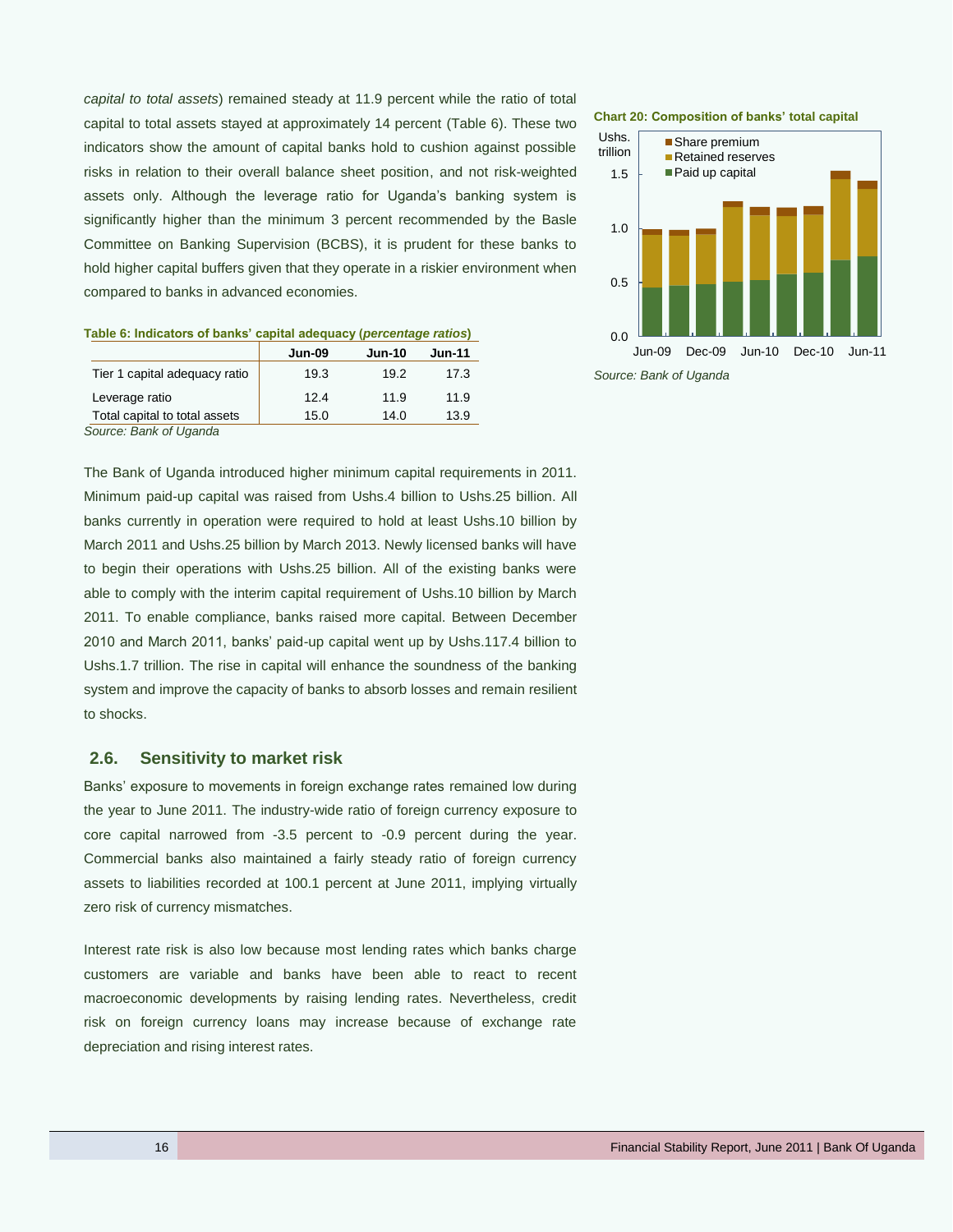**Table 7: Indicators of banks' foreign currency exposure (***percentage ratios***)**

|                                                                                                       | <b>Jun-09</b> | <b>Jun-10</b> | <b>Jun-11</b> |
|-------------------------------------------------------------------------------------------------------|---------------|---------------|---------------|
| Foreign currency exposure to regulatory tier<br>1 capital                                             | $-2.9$        | $-3.5$        | $-0.9$        |
| Foreign currency loans to foreign currency<br>deposits<br>Foreign currency assets to foreign currency | 57.3          | 52.1          | 68.6          |
| liabilities                                                                                           | 109.8         | 98.4          | 100.1         |
| Foreign currency assets to total assets                                                               | 24.9          | 25.3          | 26.6          |
| Foreign currency loans to total loans                                                                 | 22.8          | 24.5          | 28.9          |
| Foreign currency deposits to total deposits<br>Course Dople of Hannda                                 | 27.4          | 29.0          | 30.1          |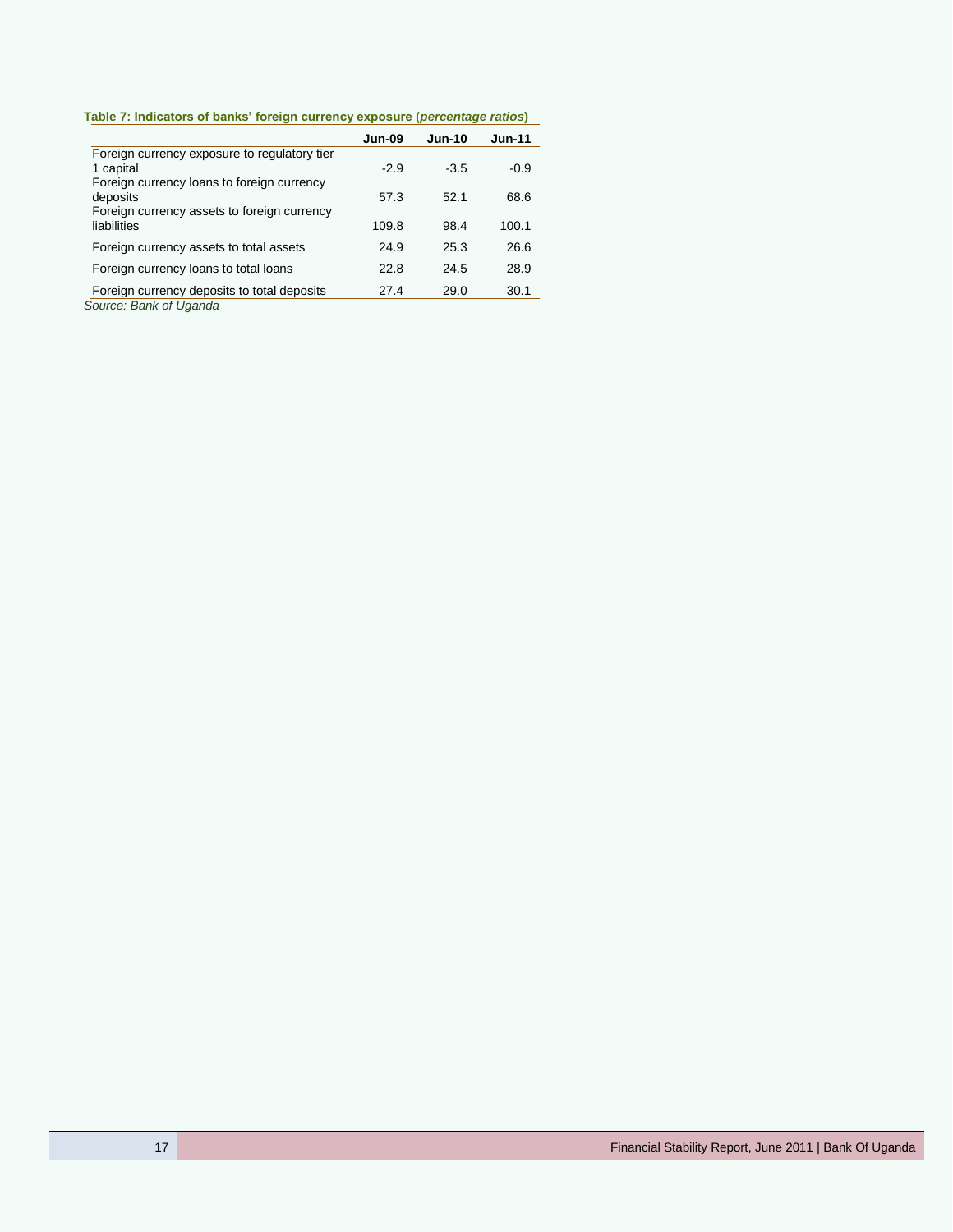#### <span id="page-17-0"></span>**3. THE OUTLOOK FOR FINANCIAL STABILITY**

*The outlook for Uganda's financial stability is shaped by two factors: the risks faced by the banking system and, the system's resilience in the face of those risks. The banking system has remained relatively stable and resilient, underpinned by strong* capitalisation. Although there appear to be no major threats to systemic stability in the short-term, risks, particularly to credit *and liquidity, could emerge. This section presents a summary of the risks to the banking system and the outlook for financial stability.*

#### <span id="page-17-1"></span>**3.1. Summary of risks facing the banking system**

#### **a) Credit Risk**

#### *Exposure to large borrowers*

A key feature of the growth in loans to enterprises during the year to June 2011 was the increase in banks' exposure to large borrowers, most of whom access credit from multiple banks. Stress tests conducted by Bank of Uganda for commercial banks at end-June 2011 revealed that the risk from these exposures has increased. If each banks' single largest borrower were to default, with a loan loss of 100 percent, 11 banks would become under-capitalised with an aggregate capital shortfall of Ushs.75.3 billion. If the three largest borrowers of each bank were to default with 100 percent loan loss, 18 banks would be under-capitalised with an aggregate capital shortfall of Ushs.482.1 billion. The stress test results suggest that while the quality of loans to businesses is currently satisfactory, the banking sector is faced with imminent concentration risk from large borrowers.

#### *Risks arising from exchange rate volatility and inflation*

Bank lending rates have begun to rise, reflecting the monetary policy actions by Bank of Uganda to curb inflation. Higher lending rates will increase the debt service-to-income ratio (DIR) for households and enterprises and hence affect their ability to service existing debt. However, without reliable data on household income, it is still difficult to assess households' capacity to repay their loans. Enterprises which have borrowed in foreign currency will also face higher debt servicing costs because of exchange rate depreciation. Risks may also arise from the rise in loan exposure of banks to property developers and estate agents whose borrowing rose significantly between June 2010 and June 2011. Adverse economic shocks and rising construction costs may diminish property developer's profitability, while the rising cost of borrowing may affect the demand for property, thereby affecting loan repayment rates.

#### **b) Funding and Liquidity Risk**

Although there is little imminent threat to liquidity in the Ugandan banking sector, risks may increase in future because of the rise of banks' short-term wholesale funding and their exposure to large depositors.

As discussed in the last *Report*, commercial banks carry out foreign exchange swap transactions with nonresident financial institutions. The main motivation of banks for the use of swaps is to access short-term funding. In the recent past, the short-term liquidity needs of some of the systemically large commercial banks have increased and manifested in higher rates in the interbank market. These liquidity pressures could partly be a result of strong credit extension by these banks during the last 18 months, particularly in the mortgage sector, at a time when funding from deposits had slowed down. To access liquidity, banks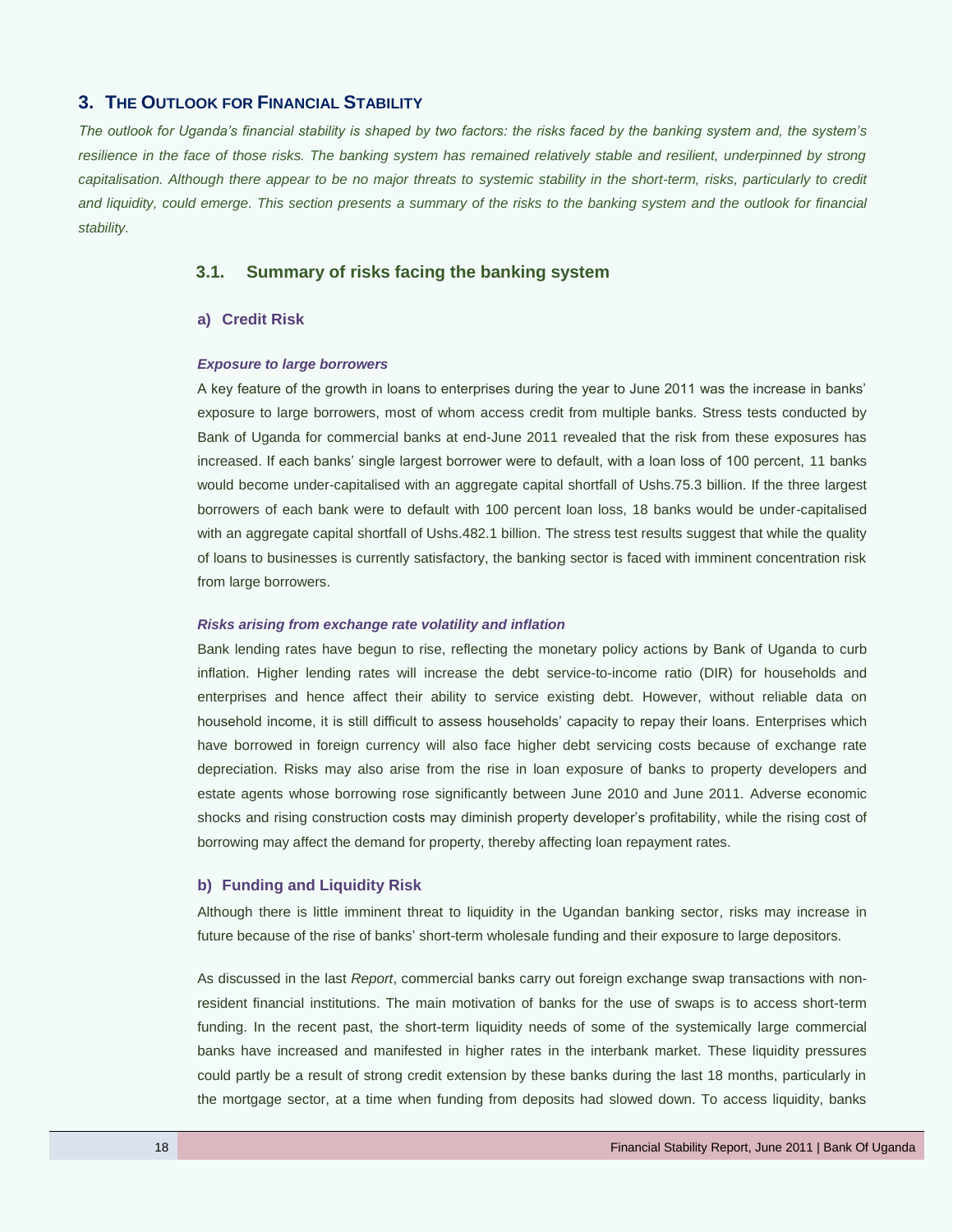have increased the use of wholesale markets including the interbank market and swaps. If banks become too dependent on short-term wholesale funds, they will face liquidity risk in the event that access to funds in the wholesale market dries up. For example, banks which borrow from offshore financial institutions could face liquidity shortages if there were a sudden outflow of portfolio capital.

To mitigate these risks, banks should hold sufficient high quality liquid assets to meet all of their short-term liquidity needs. The Bank of Uganda is considering bringing forward the introduction of the liquidity coverage ratio (LCR) of Basel III, under which banks will be required to maintain a sufficient stock of high liquid assets sufficient to meet their short-term outflows of 30 days contractual maturity or less.

#### <span id="page-18-0"></span>**3.2. Looking ahead: the prospects for financial stability**

In the six months to December 2010*,* conditions in the banking system improved as was manifested in higher asset quality and profitability. The strong economic growth translated into robust bank asset growth. Loan quality and deposit growth picked up, particularly foreign currency deposits, and this boosted profitability. These trends continued to the end of 2010.

Since the beginning of 2011, however, a number of vulnerabilities have emerged. The banking system has increased the share of credit in total assets. Funding and liquidity conditions in the banking system have become tighter. In addition, while banks continued to obtain funding from offshore counterparties through foreign exchange swaps, the uncertainties in international financial markets may reduce their availability. The financial performance of the parent banks of Uganda's foreign-owned subsidiaries, especially in developed countries, could also be affected by the poor economic performance in these countries. Risks could therefore arise by way of a slowdown in funding from offshore banks through swaps and other instruments.

Going forward, we expect that the banking system will face some challenges. Overall, economic conditions at home and abroad are developing in directions unfavourable to firms' business operations, and concerns about profitability will increase.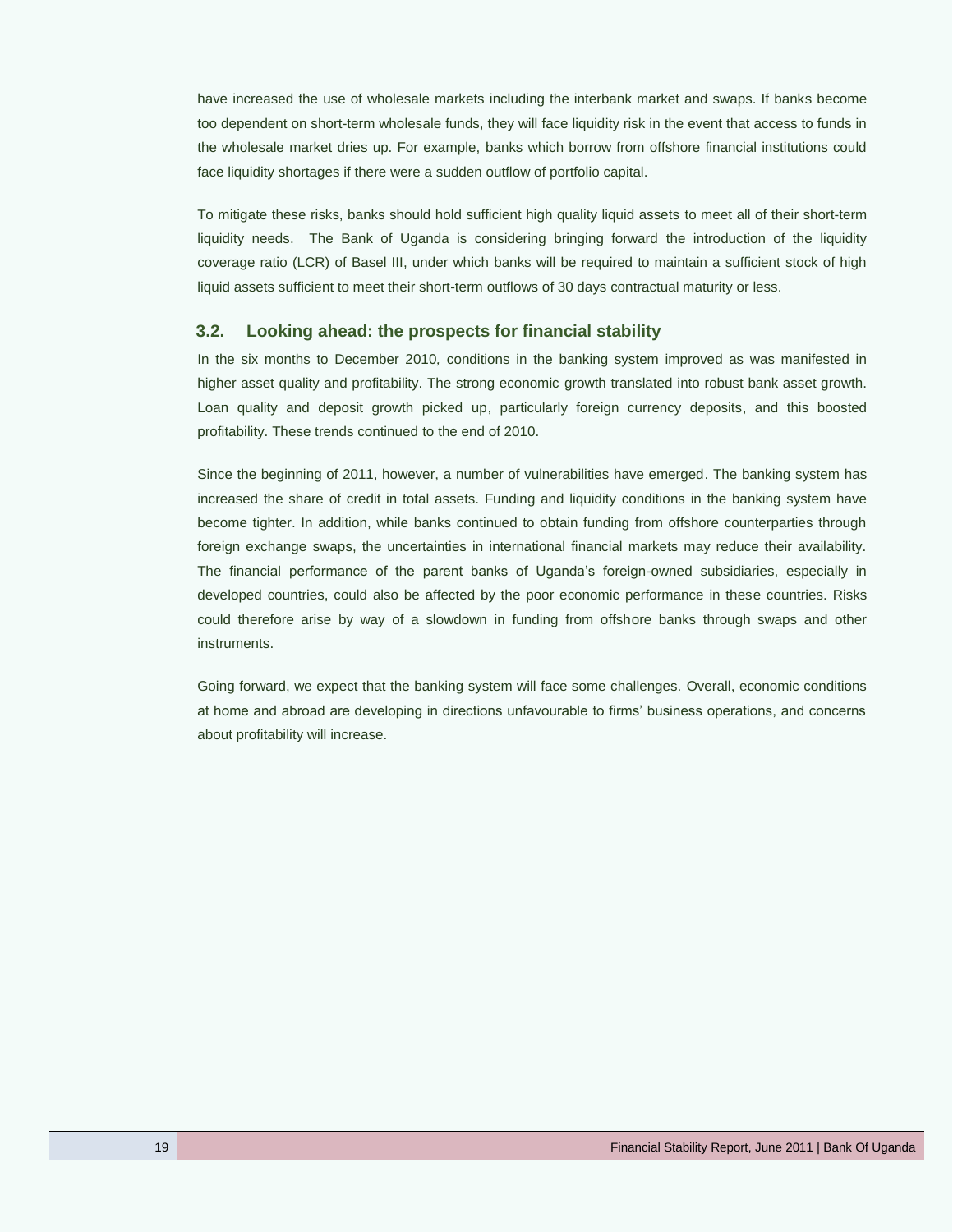# <span id="page-19-0"></span>**APPENDICES**

| TABLE 1: Selected quarterly financial soundness indicators for East African countries ( <i>percentage ratios</i> ) |
|--------------------------------------------------------------------------------------------------------------------|
|--------------------------------------------------------------------------------------------------------------------|

|                                                   |                |                |      |        |                | Sep-09 Dec-09 Mar-10 Jun-10 Sep-10 Dec-10 Mar-11 Jun-11 |      |      |      |
|---------------------------------------------------|----------------|----------------|------|--------|----------------|---------------------------------------------------------|------|------|------|
|                                                   |                |                |      |        |                |                                                         |      |      |      |
| <b>Regulatory Capital to Risk-Weighted Assets</b> | Uganda         | 21.8           | 21.0 | 22.7   | 21.7           | 21.2                                                    | 20.2 | 21.2 | 19.3 |
|                                                   | Kenya          | $\blacksquare$ | 19.6 | 20.5   | 17.6           | 20.4                                                    | 20.8 | 21.1 | 19.0 |
|                                                   | Tanzania       | 19.3           | 18.0 | 20.2   |                |                                                         | 18.9 | 19.2 | 18.2 |
|                                                   | Rwanda         | 20.5           | 19.0 | 18.1   | 17.6           | 20.4                                                    | 21.6 | 21.9 |      |
|                                                   | Burundi        | 18.6           | 19.1 | 18.8   | 18.7           | 18.0                                                    | 19.7 | 21.7 | 20.7 |
|                                                   |                |                |      |        |                |                                                         |      |      |      |
| NPLS to Total Gross Loans                         | Uganda         | 4.1            | 4.2  | 3.7    | 3.3            | 2.8                                                     | 2.1  | 2.5  | 1.6  |
|                                                   | Kenya          |                | 7.9  | 8.0    | 7.4            | 7.0                                                     | 6.3  | 6.0  | 5.4  |
|                                                   | Tanzania       | 6.4            | 6.6  | 7.1    | $\blacksquare$ | $\sim$                                                  | 9.3  | 9.6  | 9.1  |
|                                                   | Rwanda         | 13.6           | 13.1 | 12.6   | 12.2           | 12.4                                                    | 11.3 | 12.8 |      |
|                                                   | <b>Burundi</b> | 13.6           | 13.0 | 12.7   | 12.1           | 10.6                                                    | 10.0 | 8.8  | 7.6  |
|                                                   |                |                |      |        |                |                                                         |      |      |      |
| Return on Assets (ROA)                            | Uganda         | 2.3            | 2.0  | 2.4    | 3.0            | 2.4                                                     | 2.7  | 2.9  | 3.1  |
|                                                   | Kenya          | $\sim$         | 2.9  | 3.7    | 3.5            | 3.4                                                     | 3.7  | 3.7  | 3.3  |
|                                                   | Tanzania       | 3.4            | 3.2  | 2.7    |                |                                                         | 2.3  | 3.0  | 3.0  |
|                                                   | Rwanda         | 1.0            | 0.7  | $-0.2$ | 1.3            | 1.6                                                     | 1.9  | 2.5  |      |
|                                                   | Burundi        | 2.6            | 2.6  | 0.5    | 1.0            | 1.6                                                     | 1.3  | 1.0  | 1.9  |
|                                                   |                |                |      |        |                |                                                         |      |      |      |
| Return on Equity (ROE)                            | Uganda         | 15.2           | 12.7 | 14.3   | 16.1           | 16.2                                                    | 18.0 | 19.6 | 22.4 |
|                                                   | Kenya          | $\blacksquare$ | 24.8 | 32.4   | 31.4           | 28.6                                                    | 30.7 | 29.4 | 30.8 |
|                                                   | Tanzania       | 20.7           | 18.5 | 15.4   | $\blacksquare$ | $\sim$                                                  | 12.1 | 17.8 | 17.9 |
|                                                   | Rwanda         | 7.1            | 5.0  | $-1.5$ | 10.3           | 12.2                                                    | 13.7 | 17.2 |      |
|                                                   | Burundi        | 22.6           | 22.8 | 4.7    | 8.4            | 13.3                                                    | 21.8 | 6.7  | 13.2 |
|                                                   |                |                |      |        |                |                                                         |      |      |      |
|                                                   |                |                |      |        |                |                                                         |      |      |      |
| Foreign Currency Denominated Assets to Total      |                |                |      |        |                |                                                         |      |      |      |
| <b>Assets</b>                                     | Uganda         | 22.7           | 23.0 | 26.1   | 25.3           | 24.6                                                    | 24.7 | 25.7 | 26.6 |
|                                                   | Kenya          |                | 8.1  | 9.4    | 10.2           | 9.7                                                     | 10.6 | 10.7 | 12.4 |
|                                                   | Tanzania       | 27.8           | 28.4 | 27.7   |                |                                                         | 30.0 | 30.6 | 31.8 |
|                                                   | Rwanda         | 19.5           | 20.0 | 19.5   | 0.1            | 0.1                                                     | 21.1 | 18.5 |      |
|                                                   | Burundi        | 21.5           | 22.4 | 21.1   | 20.6           | 17.3                                                    | 19.9 | 29.1 |      |

*Source: Central banks of Burundi, Kenya, Rwanda, Tanzania and Uganda*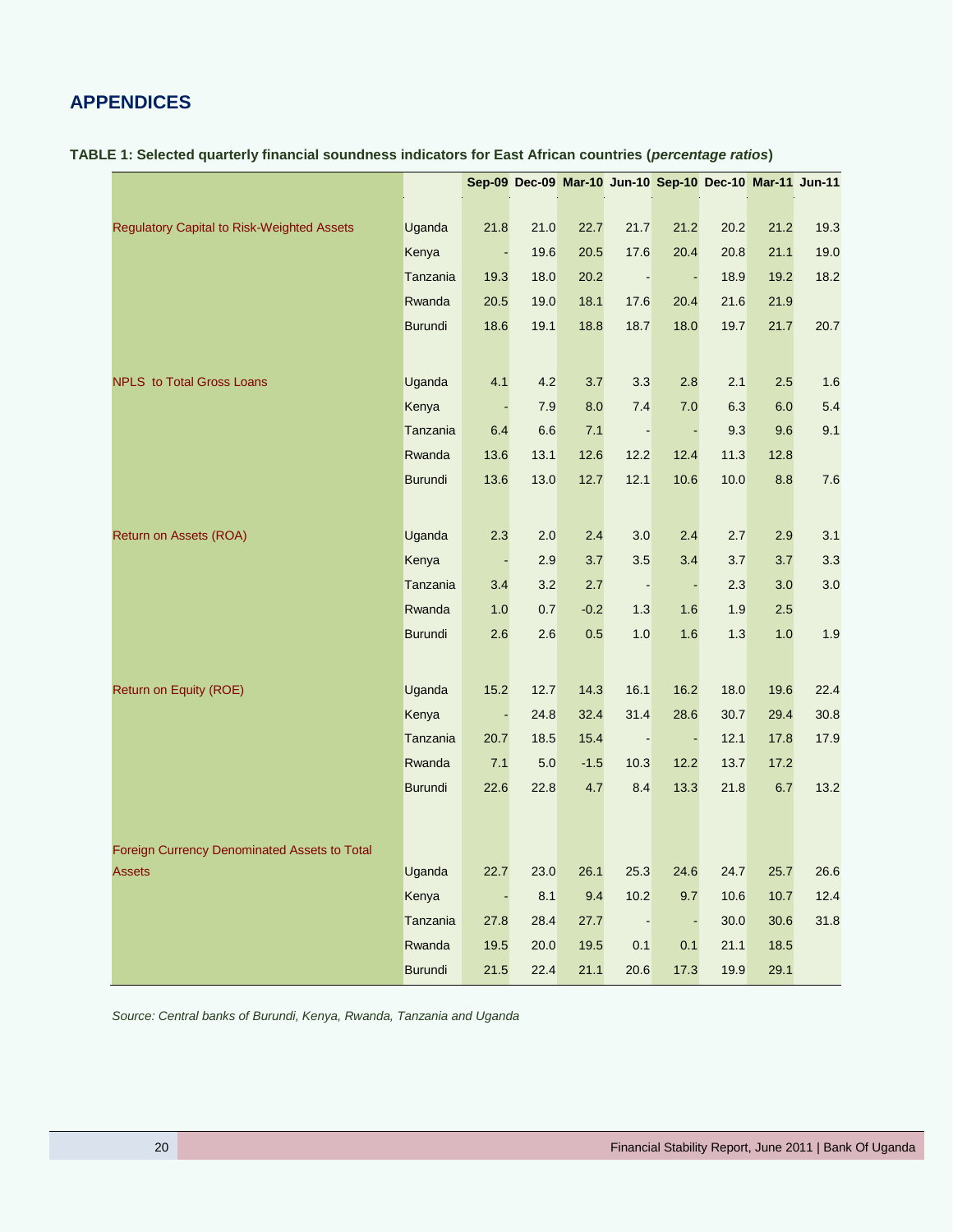# **TABLE 2: Commercial banks' quarterly financial soundness indicators (***percentage ratios***)**

|                                                            | <b>Jun-09</b> | Sep-09 | <b>Dec-09</b> | <b>Mar-10</b> | <b>Jun-10</b> | Sep-10  | <b>Dec-10</b> | <b>Mar-11</b> | <b>Jun-11</b> |
|------------------------------------------------------------|---------------|--------|---------------|---------------|---------------|---------|---------------|---------------|---------------|
| <b>Capital Adequacy</b>                                    |               |        |               |               |               |         |               |               |               |
| Regulatory capital to risk-<br>weighted assets             | 21.1          | 21.8   | 20.9          | 22.7          | 21.7          | 21.2    | 20.2          | 21.2          | 19.3          |
| Regulatory tier 1 capital to<br>risk-weighted assets       | 19.3          | 19.4   | 18.7          | 19.9          | 19.2          | 18.8    | 17.5          | 18.9          | 17.3          |
| Total capital to total assets                              | 15.0          | 15.7   | 15.8          | 15.4          | 14.0          | 14.1    | 13.9          | 14.6          | 13.9          |
|                                                            |               |        |               |               |               |         |               |               |               |
| <b>Asset quality</b>                                       |               |        |               |               |               |         |               |               |               |
| NPLs to total gross loans                                  | 4.0           | 4.1    | 4.2           | 3.7           | 3.3           | 2.8     | 2.1           | 2.5           | 1.6           |
| <b>NPLs to total deposits</b>                              | 2.8           | 2.9    | 3.0           | 2.5           | 2.1           | 1.8     | 1.4           | 1.7           | 1.1           |
| Sectoral distribution of loans                             |               |        |               |               |               |         |               |               |               |
| Agriculture                                                | 4.5           | 5.48   | 5.16          | 6.06          | 6.5           | 6.4     | 7.1           | 5.9           | 6.5           |
| Mining and quarrying                                       | 0.3           | 0.4    | 0.2           | 0.2           | 0.8           | 0.9     | 0.3           | 0.2           | 0.3           |
| Manufacturing                                              | 15.2          | 13.32  | 12.8          | 13.3          | 13.6          | 13.3    | 13.4          | 12.4          | 14.1          |
| Trade                                                      | 20.6          | 19.74  | 21.6          | 19.4          | 19.2          | 23.7    | 22.8          | 22.4          | 21.5          |
| Transport and comm                                         | 5.8           | 5.87   | 7.4           | 8.1           | 7.8           | 7.8     | 8.2           | 7.7           | 7.8           |
| <b>Utilities</b>                                           | 0.6           | 0.8    | 0.7           | 0.7           | 0.6           | 0.6     | 0.5           | 0.5           | 0.5           |
| Building and construction                                  | 16.4          | 16.5   | 15.8          | 18.1          | 18.6          | 19.5    | 19.5          | 15.5          | 20.5          |
| <b>Personal loans</b>                                      | 21.9          | 26.2   | 23.4          | 21.9          | 21.2          | 16.5    | 15.3          | 12.8          | 15.8          |
| <b>Others</b>                                              | 19.6          | 19.18  | 19.6          | 13.2          | 13.2          | 12.9    | 13.8          | 7.8           | 13.8          |
| Large exposures to total<br>capital                        | 88.6          | 81.0   | 94.3          | 123.9         | 112.8         | 116.1   | 124.4         | 129.8         | 156.2         |
| Earnings & profitability <sup>3</sup>                      |               |        |               |               |               |         |               |               |               |
| <b>Return on assets</b>                                    | 3.7           | 3.6    | 3.0           | 2.4           | 2.3           | 2.4     | 2.7           | 2.9           | 3.1           |
| Return on equity                                           | 25.8          | 23.6   | 18.8          | 15.5          | 16.1          | 16.2    | 18.0          | 19.6          | 22.4          |
| Net interest margin                                        | 10.7          | 11.1   | 10.8          | 10.0          | 9.9           | 10.0    | 10.0          | 10.1          | 10.5          |
| Cost of deposits                                           | 3.0           | 3.5    | 3.7           | 3.5           | 3.3           | 3.2     | 2.9           | 2.7           | 2.5           |
| Cost to income                                             | 69.5          | 71.3   | 75.4          | 78.9          | 79.2          | 78.7    | 75.7          | 73.5          | 71.2          |
| Overhead to income                                         | 49.4          | 50.5   | 52.3          | 53.0          | 53.7          | 54.0    | 53.1          | 52.5          | 50.4          |
|                                                            |               |        |               |               |               |         |               |               |               |
| <b>Liquidity</b>                                           |               |        |               |               |               |         |               |               |               |
| Liquid assets to total deposits                            | 42.2          | 43.6   | 44.7          | 45.5          | 41.6          | 40.5    | 39.8          | 40.5          | 35.6          |
| Total loans to total deposits                              | 68.9          | 70.4   | 71.7          | 67.8          | 61.8          | 63.8    | 68.0          | 69.1          | 71.5          |
| <b>Market Sensitivity</b>                                  |               |        |               |               |               |         |               |               |               |
| Foreign currency exposure to<br>regulatory tier 1 capital  | $-2.9$        | $-0.9$ | $-0.7$        | $-3.0$        | $-3.5$        | $-11.8$ | $-1.6$        | $-2.1$        | $-0.9$        |
| Foreign currency loans to<br>foreign currency deposits     | 57.3          | 53.3   | 57.9          | 59.2          | 52.1          | 54.4    | 65.2          | 63.4          | 68.6          |
| Foreign currency assets to<br>foreign currency liabilities | 109.8         | 108.7  | 107.0         | 101.1         | 98.4          | 96.3    | 98.0          | 98.1          | 100.1         |

*Source: Bank of Uganda*

 $\overline{a}$ 

 $3$  Earnings ratios are calculated based on year-to-date data.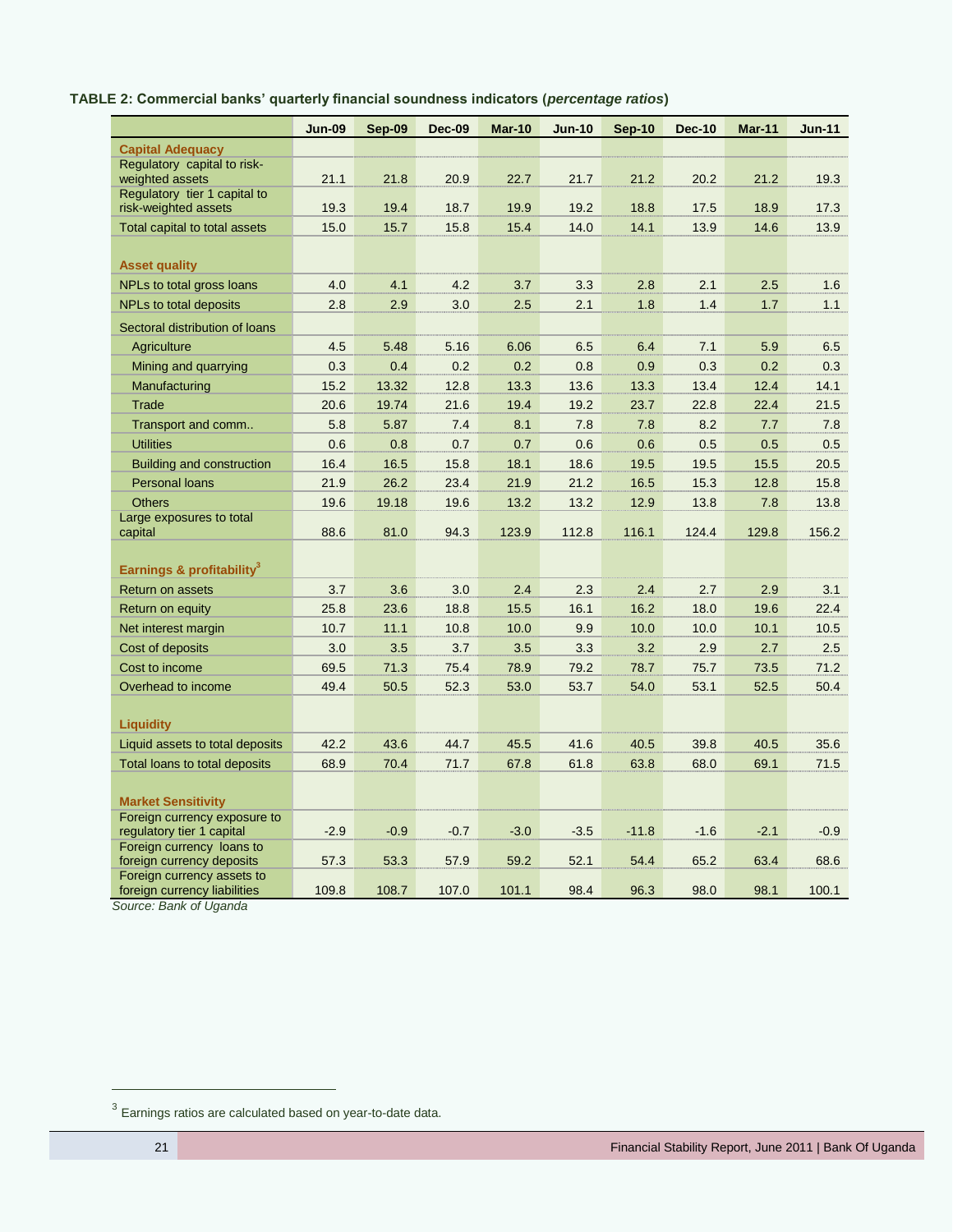### **TABLE 3: Commercial banks' quarterly balance sheet**

|                                                                 | <b>Jun-09</b> | Sep-09   | <b>Dec-09</b> | <b>Mar-10</b> | <b>Jun-10</b> | <b>Sep-10</b> | <b>Dec-10</b> | <b>Mar-11</b> | <b>Jun-11</b> |
|-----------------------------------------------------------------|---------------|----------|---------------|---------------|---------------|---------------|---------------|---------------|---------------|
| <b>ASSETS (Ushs. Billion)</b>                                   |               |          |               |               |               |               |               |               |               |
| Cash & cash assets                                              | 356.9         | 330.4    | 401.5         | 395.1         | 453.3         | 439.5         | 480.0         | 451.6         | 476.7         |
| <b>Balances with BOU</b>                                        | 487.9         | 534.0    | 623.6         | 587.6         | 917.1         | 747.7         | 793.1         | 726.5         | 817.6         |
| Due from financial institutions                                 | 1280.6        | 1170.7   | 1016.6        | 1336.3        | 1414.4        | 1373.2        | 1289.0        | 1494.1        | 1338.9        |
| <b>Government securities</b>                                    | 1704.5        | 1816.9   | 1832.3        | 2031.9        | 2196.2        | 2422.0        | 2526.5        | 2575.0        | 2498.2        |
| Total gross loans & advances                                    | 3624.6        | 3741.7   | 4038.9        | 4260.9        | 4539.0        | 4825.0        | 5456.7        | 5834.5        | 6516.2        |
| <b>LESS: Provisions</b>                                         | $-105.1$      | $-121.7$ | $-135.2$      | $-117.3$      | $-102.5$      | $-109.2$      | $-88.0$       | $-98.7$       | $-77.2$       |
| Net loans & advances                                            | 3519.5        | 3620.0   | 3903.6        | 4143.6        | 4436.5        | 4715.7        | 5368.8        | 5735.8        | 6439.0        |
| Net fixed assets                                                | 446.7         | 448.1    | 472.9         | 334.7         | 342.8         | 375.9         | 401.7         | 397.7         | 400.9         |
| Other assets                                                    | 372.0         | 400.1    | 344.2         | 313.5         | 394.8         | 376.4         | 437.3         | 471.7         | 545.3         |
| <b>TOTAL ASSETS</b>                                             | 8168.1        | 8320.3   | 8594.7        | 9170.6        | 10155.1       | 10450.5       | 11296.4       | 11852.4       | 12516.5       |
|                                                                 |               |          |               |               |               |               |               |               |               |
| <b>LIABILITIES (Ushs. Billion)</b>                              |               |          |               |               |               |               |               |               |               |
| <b>Deposits</b>                                                 | 5242.5        | 5315.9   | 5630.5        | 6287.9        | 7344.7        | 7563.3        | 8023.5        | 8444.7        | 9118.7        |
| Due to financial institutions                                   | 639.3         | 616.5    | 602.9         | 388.4         | 381.7         | 384.9         | 475.0         | 379.9         | 308.2         |
| <b>Administered funds</b>                                       | 321.9         | 297.1    | 279.2         | 475.3         | 230.6         | 293.0         | 310.6         | 279.6         | 303.9         |
| <b>Other liabilities</b>                                        | 722.3         | 722.3    | 722.3         | 722.3         | 722.3         | 722.3         | 722.3         | 722.3         | 722.3         |
| <b>TOTAL LIABILITIES</b>                                        | 6926.0        | 6995.4   | 7213.7        | 7761.6        | 8732.2        | 8972.8        | 9730.6        | 10117.8       | 10777.0       |
|                                                                 |               |          |               |               |               |               |               |               |               |
| <b>CAPITAL (Ushs. Billion)</b>                                  |               |          |               |               |               |               |               |               |               |
| Paid-up capital                                                 | 452.3         | 475.5    | 485.8         | 508.0         | 523.8         | 578.2         | 591.9         | 709.3         | 743.4         |
| Share premium                                                   | 52.6          | 55.1     | 55.1          | 55.1          | 78.9          | 80.3          | 80.3          | 77.0          | 77.0          |
| <b>Retained reserves</b>                                        | 488.5         | 458.0    | 456.7         | 689.4         | 596.5         | 535.4         | 534.1         | 746.2         | 621.6         |
| Other reserves/subordinated debt                                | 103.5         | 140.4    | 147.3         | 104.9         | 102.1         | 96.8          | 89.7          | 107.6         | 84.9          |
| Profit - Loss (current year)                                    | 145.3         | 195.9    | 236.1         | 51.5          | 121.5         | 187.0         | 269.8         | 94.5          | 212.6         |
| <b>TOTAL SHAREHOLDERS' FUNDS</b>                                | 1242.1        | 1324.9   | 1381.0        | 1409.0        | 1422.9        | 1477.7        | 1565.7        | 1734.6        | 1739.5        |
|                                                                 |               |          |               |               |               |               |               |               |               |
| <b>OFF BALANCE SHEET ITEMS</b><br>(Ushs. Billion)               |               |          |               |               |               |               |               |               |               |
| <b>Letters of Credit</b>                                        | 241.0         | 196.4    | 201.9         | 231.0         | 293.3         | 299.7         | 335.8         | 368.4         | 419.6         |
| Guarantees & performance bonds                                  | 412.4         | 457.7    | 520.5         | 519.4         | 678.8         | 668.3         | 606.6         | 640.8         | 706.5         |
| Unused loans/overdrafts commitment                              | 260.9         | 271.0    | 318.1         | 480.7         | 519.8         | 499.5         | 676.7         | 571.0         | 601.5         |
| Other off balance sheet items<br><b>TOTAL OFF BALANCE SHEET</b> | 149.8         | 172.2    | 147.2         | $-30.7$       | 636.7         | 261.3         | 120.3         | 679.2         | 457.3         |
| <b>ITEMS</b>                                                    | 1064.2        | 1097.3   | 1187.8        | 1200.3        | 2128.5        | 1728.8        | 1739.4        | 2259.3        | 2184.9        |